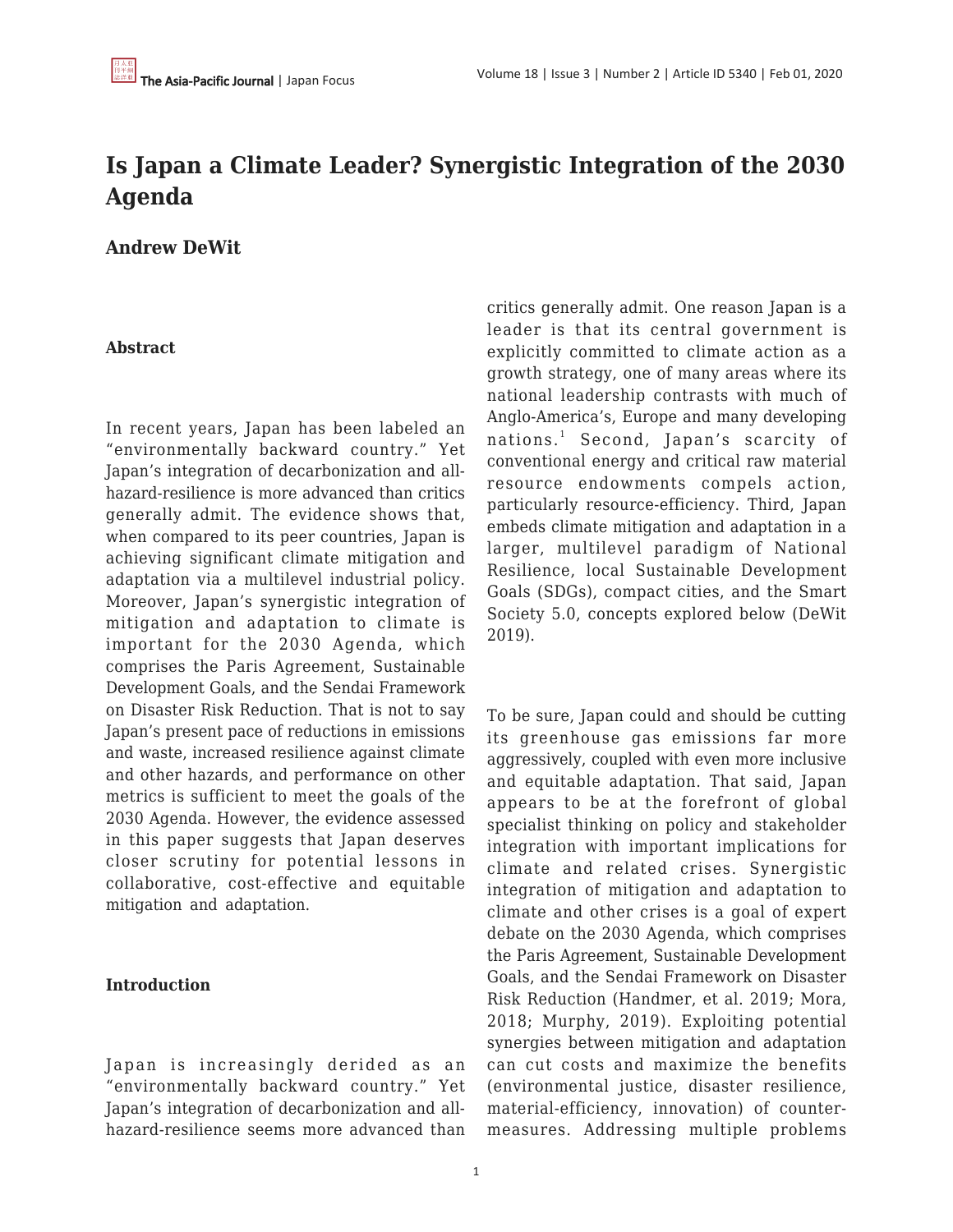simultaneously is crucial to alleviating climate crises equitably and efficiently, making the best use of scarce material, fiscal, intellectual, and other resources. In this regard, Japan offers important lessons that risk being obscured by the often tendentious "backward country" narrative. Hence this paper, the first of a series, $^2$  challenges that apparently dominant narrative with a comparative analysis of Japanese performance on emissions, waste flows, and material efficiency.

#### **Japanese Energy-Environmental Policy**

Japan was once regarded as an undisputed environmental leader (Schreurs, 2004). But in recent years, Japan's environmental performance has come to be ranked quite low among the developed countries. Japan is routinely relegated to the bottom tier by such climate activist organizations as German Watch and the Climate Action Tracker that compare Paris Agreement commitments on emissions reduction. German Watch's "Climate Change Performance Index 2020" ranks Japan as 51st in 2020, well below virtually all EU countries (including Poland) and most of Asia (including China, India, and Indonesia).<sup>3</sup> And the 2020 data in the Climate Action Tracker rank Japan even below the world's top coal-exporter Australia and tar-sands heavyweight Canada. These extremely negative assessments have also shaped global media coverage of Japan and even expert opinion on what to expect from Japan.<sup>4</sup>

The negative assessments often rely on Japanese expert and activist advice concerning their own country's performance, which bolsters the assessments' apparent validity. In the domestic sphere, these commentators routinely argue that Japan is an

"environmentally backward country" (kankyou koushinkoku). One prominent proof of Japan's alleged backwardness is the comparatively low penetration of renewables in the power sector, versus higher percentages and much more aggressive commitments in Germany and other countries. The critics charge that Japan's national government is reluctant to expand renewable energy, let alone commit to 100% renewables. They generally describe this reluctance as being at the behest of vested interests in the power and related sectors. Many also argue, quite explicitly, that Japan's national government is more committed to restarting nuclear plant and expanding coalfired power than to reducing greenhouse gas (GHG) emissions and combatting climate-driven crises. The "backward" narrative expresses little interest in the 2030 Agenda synergistic integration of mitigation and adaptation. It is largely focused on the single (and often very misleading) 5 metric of renewable energy in the power mix (Green Watch 2019, Kikonet 2019, Oshima and Takahashi, 2016: 34, Takao 2016).

To be sure, this perception of Japan is questioned by some specialists, even on the metric of comparative renewable energy deployment. Christine Lins, former Executive Secretary (2011-18) of the global renewable energy policy network, REN21, is herself on record (in Japanese, at least) as explicitly denying backwardness. Lins pointed out that in 2016 Japan was 4th in the world in renewable investment (see the data in FS-UNEP 2017). While 4th is not 1st, it certainly was a striking increase on Japan's performance in 2009 and earlier. In 2009, Japan ranked 15th among the G20, investing less than USD 1 billion in renewable energy, far less than China's USD 34.6 billion and Germany's USD 4.3 billion (Pew, 2010). REN 21's Lins politely critiqued the backwardness narrative, suggesting it was natural for Japanese renewable enthusiasts to regard their country's deployment as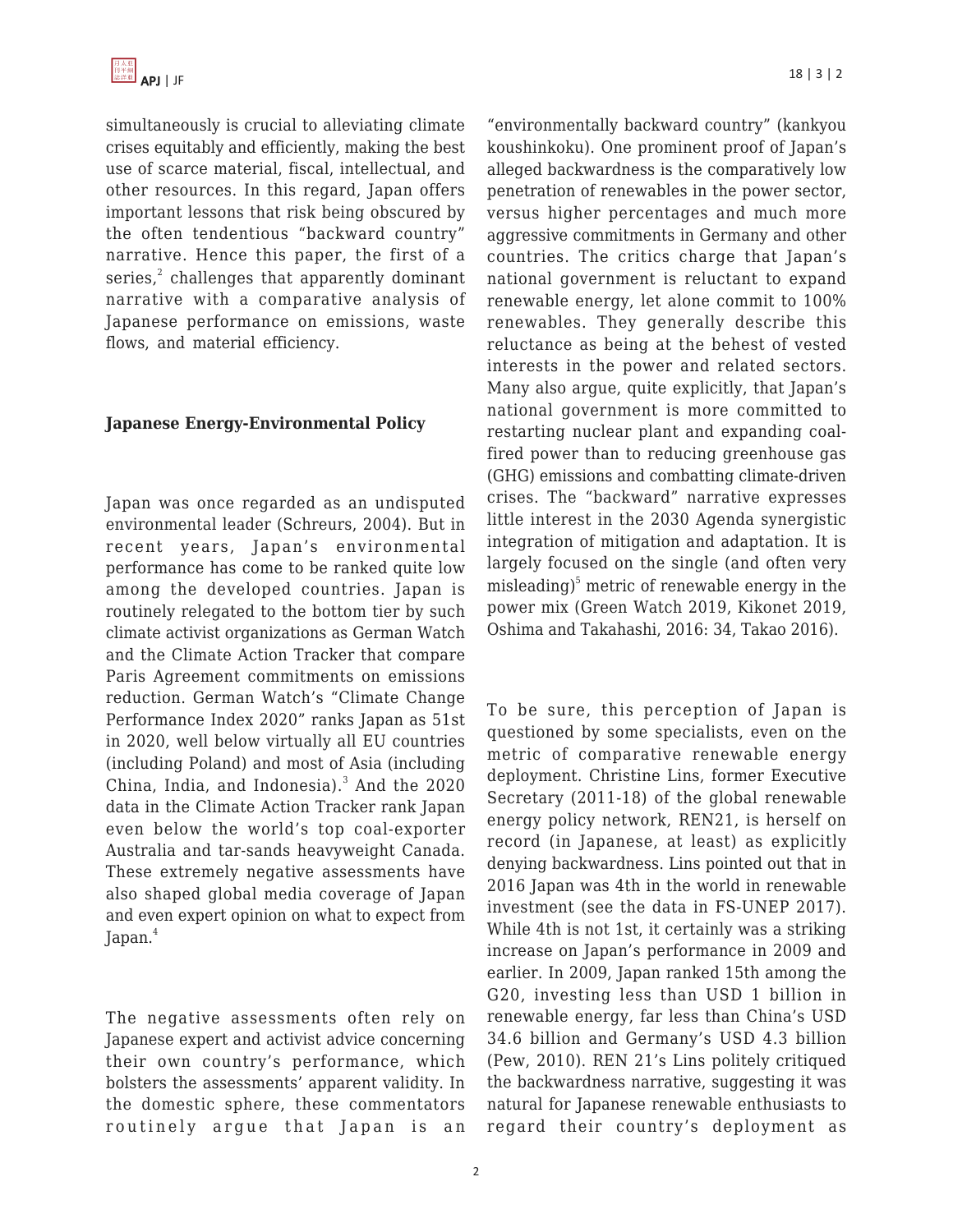inadequate, but that viewed internationally Japan is a global leader (quoted in Matsuki 2017).

And Lins was right. As we see in figure 1, over the decade 2010-2019, Japan's renewable investment of USD 202 billion was exceeded only by China (USD 758 billion) and the US (USD 356 billion). Germany lagged behind (USD 179 billion), followed by the UK (USD 122 billion).

# **Figure 1 Renewable Energy Capacity Investment, 2010-First Half 2019**

#### **Units: USD billion**





#### **Table 1 Japan's Greenhouse Gas Emissions, 1990-2018**



**Source: MoE, 2019<sup>7</sup> (author's translation)**

But the proof of the mitigation pudding is in the eating, rather than comparing spending on renewables. So before we turn to examine Japan's synergistic integration of mitigationadaptation governance and technology to implement the 2030 Agenda, let us first check whether the country has actually cut its CO2 and other greenhouse gas (GHG) emissions. Table 1, translated from the Japanese Ministry of the Environment's November 2019 comprehensive GHG survey, calculates all GHG emissions in CO2 equivalents.<sup>8</sup> The table shows that Japan's total GHG emissions for 2018 declined over the previous year by 3.6%. Of this total, CO2 declined by 4.2% overall and 4.5% in the energy sector.

That decline may not seem significant, and certainly isn't nearly as rapid as climate science shows is needed to limit warming to well below 2°C.<sup>9</sup> But in fact, Japan's drop in CO2 matched Germany's 4.2% cut for the same period. And note that Germany benefited (according to its Environment Minister) from exceptionally warm weather. That weather helped Germany end 4 years of stagnation in emissions reductions, largely because warm weather reduced heat demand.<sup>10</sup> By contrast, Japan's cut in total GHG emissions, and in CO2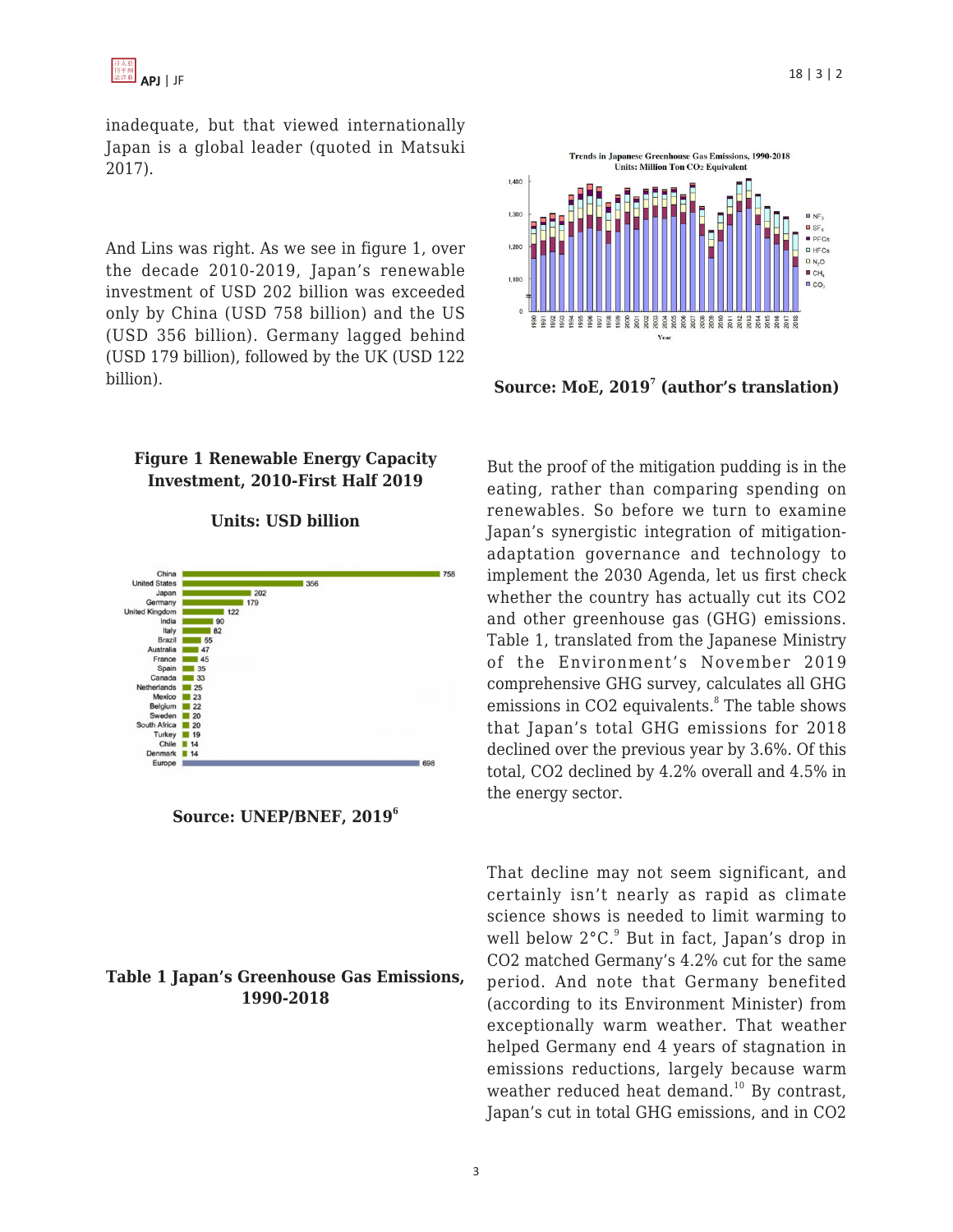specifically, is continuous from 2013. As we see in table 1, 2013 saw a peak in Japan's CO2 emissions, due to the idling of most nuclear plant and the consequent turn to increased reliance on coal, natural gas, and oil in the power sector. The table shows that by 2018 Japan's emissions were quite close to the level of 2009, when the global financial crisis (aka "Lehman shock") drove Japanese growth rates down by nearly 5% (Saito, 2018). Japan's power sector is clearly central to changes in its GHG emissions, so the next table focuses on what changed in electricity generation.

# **Table 2: Japan's Power Generation By Generation Type, 2010-2018**

Japan's Electricity Generation By Type, 2010-2018

|      |                                                       |                         |        |        |        |        |        |        |        |        | Units: 100 million kWh |           |  |
|------|-------------------------------------------------------|-------------------------|--------|--------|--------|--------|--------|--------|--------|--------|------------------------|-----------|--|
| Year |                                                       |                         | 2010   | 2011   | 2012   | 2013   | 2014   | 2015   | 2016   | 2017   | 2018                   | 2018/2017 |  |
|      | <b>Total Electricity Generation</b><br><b>Nuclear</b> |                         | 11,495 | 10.902 | 10.778 | 10.848 | 10.587 | 10.408 | 10.526 | 10.605 | 10.471                 | $-1.3%$   |  |
|      |                                                       |                         | 2.882  | 1,018  | 159    | 93     | 0      | 94     | 181    | 329    | 649                    | $+97.3%$  |  |
|      |                                                       | Coal                    |        | 3.058  | 3.340  | 3.566  | 3.537  | 3,551  | 3,452  | 3.472  | 3.262                  | $-6.0%$   |  |
|      |                                                       | <b>Natural Gas</b>      | 3.339  | 4.113  | 4.320  | 4.432  | 4.549  | 4.253  | 4.337  | 4.218  | 4.025                  | $-4.6%$   |  |
|      | Oil                                                   |                         | 983    | 1,583  | 1,885  | 1,578  | 1.175  | 1.023  | 1.020  | 889    | 761                    | $-14.4%$  |  |
|      |                                                       | <b>Renewable Energy</b> | 1.091  | 1.131  | 1.074  | 1.179  | 1.326  | 1.486  | 1,536  | 1.696  | 1.773                  | $+4.5%$   |  |
|      |                                                       | Hydro                   | 838    | 849    | 765    | 794    | 835    | 871    | 795    | 838    | 810                    | $-3.3%$   |  |
|      |                                                       | Solar                   | 35     | 48     | 66     | 129    | 230    | 348    | 458    | 551    | 627                    | $+13.8%$  |  |
|      |                                                       | Wind                    | 40     | 47     | 48     | 52     | 52     | 56     | 62     | 65     | 75                     | $+15.3%$  |  |
|      |                                                       | <b>Geothermal</b>       | 26     | 27     | 26     | 26     | 26     | 26     | 25     | 25     | 25                     | $+2.7%$   |  |
|      |                                                       | <b>Biomass</b>          | 152    | 159    | 168    | 178    | 182    | 185    | 197    | 219    | 236                    | $+8.1%$   |  |

# **Source: MoE, 2019<sup>11</sup> (author's translation)**

# **Changes in Japan's Power Sector**

Table 2 is from the same MoE survey of Japan's energy and emissions data for 2018. It measures total electricity generation and the various categories (fossil fuel, renewable and nuclear technologies) over the period 2010-2018. The table shows the steep drop of nuclear generation from the 3-11 shock, leading to the shutdown of all nuclear plant in 2014. As is also evident from the table, nuclear's decline led to greater reliance on coal, natural gas and oil generation. These fossil-fuel power sources – many of them old, mothballed plants - were ramped up to fill the gap in power supply. Oil-fired generation in

fact more than doubled between 2010 and 2012, and expensive natural gas generation increased by 136% between 2010 and 2014.

To be sure, after 3-11, conservation/efficiency gains and non-hydro renewable energy (notable solar power) helped somewhat to alleviate the massively increased reliance on fossil fuels. But it is important not to overstate the role of conservation/efficiency and renewables. After 3-11, reduced power consumption was in large part driven by price increases whose impact on low-income households led to hardship, and possibly well over 1,000 deaths (Neidell, et al, 2019). Filling all of the gap with renewables was not in the cards. Popular opposition to wind was a major barrier to expanding the least-cost and most effective of the non-hydro renewables (DeWit, 2018).<sup>12</sup> And the table reveals that even by 2018 comparatively expensive solar<sup>13</sup> was only able to supply  $6\%$  of Japan's total power generation. Solar-power output did double between 2012-13, and continued increasing at significant rates into 2018. Indeed, by the end of 2018, Japan's solar capacity was third in the world with 56 gigawatts (GW) of solar capacity; this level was topped only by China (176GW) and the US (62GW), and exceeded capacity in Germany  $(45GW).$ <sup>14</sup> However, Japan's capacity additions (which are not the same as output)<sup>15</sup> declined from 7.9 GW in 2016, to 7.5 GW in 2017, reaching 6.7 GW in 2018.<sup>16</sup> And deployment of solar in Japan seems likely to slow further due to reduced subsidies, declining availability of land, increasing local opposition, limits on pumped-hydro storage capacity, constraints in the transmission grids, and other factors (DeWit, 2020).

What is also clear from table 2 is that Japan nearly doubled its power generation from nuclear assets in 2018, while also greatly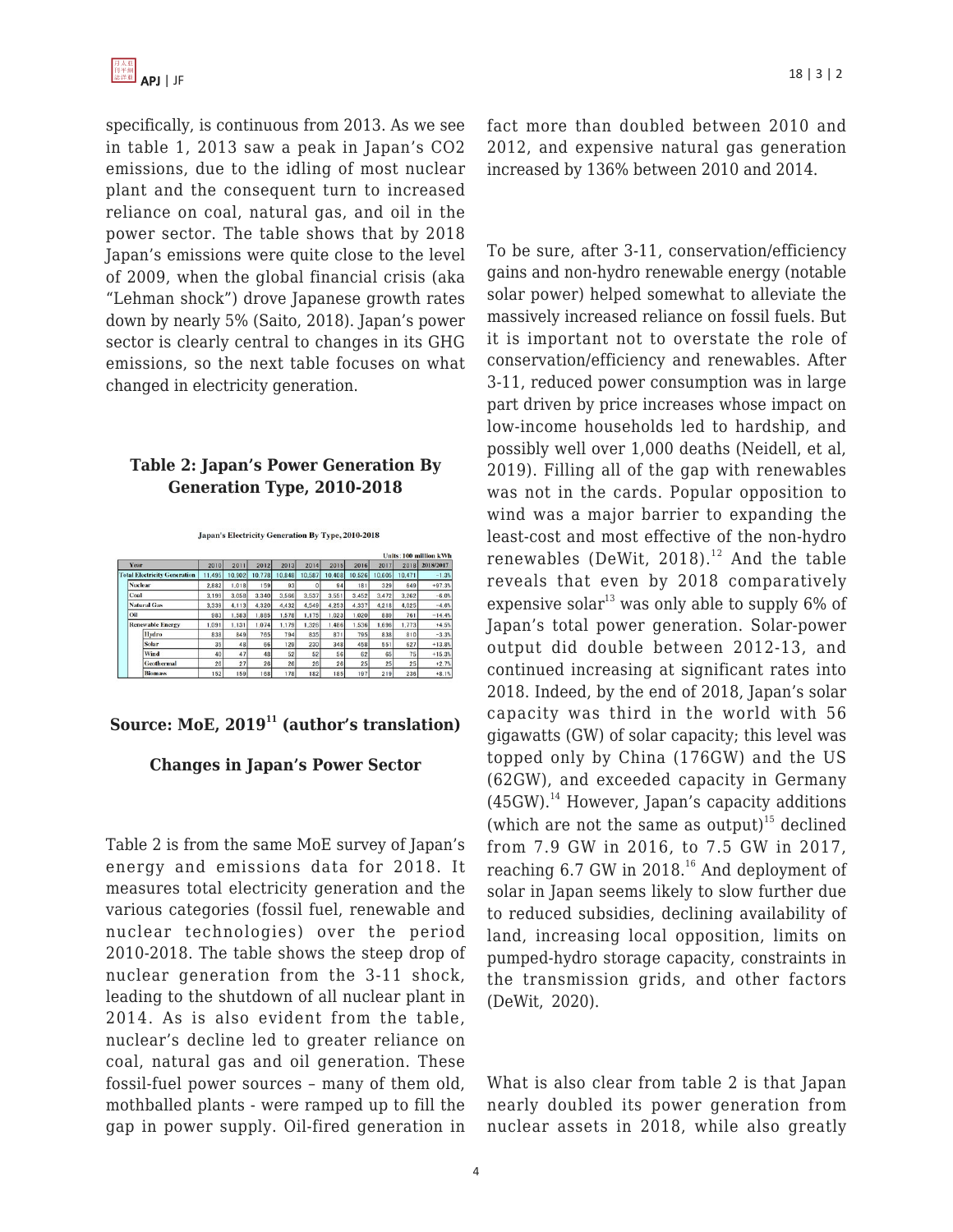

reducing the role of oil and other fossil fuels in the power sector. Indeed, between 2017-2018 oil's role in the Japanese power sector declined by 14.4%, while coal also dropped by 6%. Even natural gas declined by 4.6%. The evidence indicates nuclear restarts in the years 2015-2018 contributed significantly to decarbonization, particularly in the latter year when nuclear generation increased by 97.3%. Moreover, nuclear restarts did not prevent solar and other renewables from expanding. In 2018, solar generation rose by 13.8% even as nuclear nearly doubled. This suggests that – contrary to anti-nuclear claims – Japan does not have to choose either variable renewables $^{17}$  or nuclear.<sup>18</sup>

Some Japanese policymakers also seek to increase low-cost and very low-carbon largescale hydro output, roughly 8% of the power mix.<sup>19</sup> They do not advocate building new largescale power generation dams, but rather refurbishing and reinforcing existing multipurpose dams, as part of the integrated mitigation-adaptation programme to address the country's hydrologic threats. The Ministry of Land, Infrastructure, Transport and Tourism (MLIT) aims to bolster the Japanese dam network's role in flood control and stable water supply, linking dams, rivers and waterworks via advanced radar systems, sensor networks, and supercomputers. This project is called the "Dam Revival Vision," and was adopted by MLIT on June 26 of 2017. The project has been funded in subsequent budgets, and also aims at perhaps doubling hydro generation from existing assets. It is a clear example of Japan's adaptation-led maximization of synergies between mitigation and adaptation.<sup>20</sup>

#### **Figure 2: Global Low-Carbon Power, by Generation Type, 2018**



**Source: IEA, 2019<sup>21</sup>**

Figure 2 offers some evidence that Japan's possible further increase of nuclear and hydro in its power mix makes decarbonizing sense. The figure is the International Energy Agency (IEA) summary of global decarbonizing power, showing the relative contributions of each generation type. It is evident that hydro and nuclear are the two most prominent. In 2018, hydro provided 4,239 TWh of low-carbon electricity, followed by nuclear at 2,724 TWh. By comparison, the total contribution of solar, wind and other renewables added up to 2,561 TWh. Since the critical material footprint<sup>22</sup> of variable renewables is much higher than nuclear and hydro, and Japan has virtually no domestic endowments of critical materials, it seems advisable to expand the decarbonizing portfolio with these options as much as possible. While nuclear and large hydro do have risks, these risks need to be assessed in light of accelerating climate risks associated with expanded fossil-fuel consumption, critical raw material production (Paliacos, et al., 2019), extreme weather, and feedback effects such as escalating permafrost melt (Schuur, 2019). As Bloomberg New Energy Finance Senior Contributor Michael Liebreich and others have begun to argue, it is unclear whether non-hydro renewables can decarbonize the energy economy quickly and efficiently and thus "we need to talk about nuclear power" (Liebreich, 2019). Vaclav Smil has long warned, on the basis of material evidence, that it is most unwise to ignore the "fundamental physical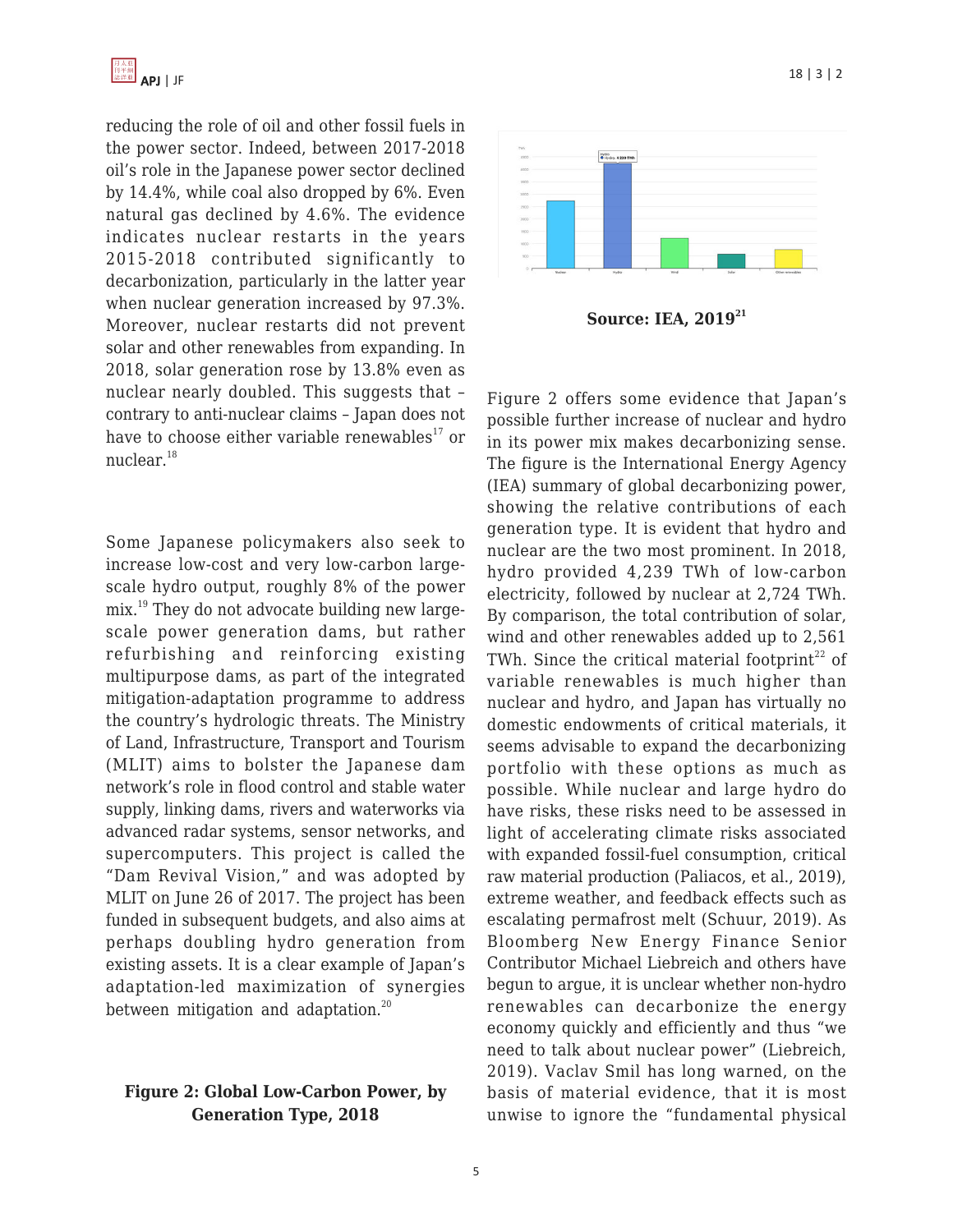realities" of energy transitions (Smil, 2019a). And as we note in more detail below, trying to decarbonize with solar, wind, electric cars and the like imply massive increases in the production of cobalt, lithium, copper, rare earths and other critical war materials. The increased production volumes risk imposing even more onerous environmental burdens on people living in areas where critical raw materials are mined and processed (Sovacool, et al. 2020).

#### **Japan's Per-Capita Waste**

Waste is a second, if subordinate, battleground in the global struggle to reduce GHGs. In recent years Japan has also been depicted as a laggard on waste disposal, especially plastics. One prominent area of criticism is the absence of bans or pricing on single-use plastics as shopping bags. $^{23}$  The narrative is so powerful that even the daily business journal Nikkei Shimbun has taken to using "backward country" rhetoric in some of its headlines. $24$ 

#### **Figure 3: Per-Capita Demand for Major Plastics, 2015**



**Source: IEA, 2020<sup>25</sup>**

Figure 3 offers one data point that questions the "backward country" narrative. The data summarize the apparent consumption (production less exports plus imports) of kilogrammes (kgs) of plastic resins per capita for 2015. Japan's level is actually lower than that of Western Europe, which is generally depicted as the locus of environmental activism and consciousness, and of course lower than that of the United States.

Moreover, Japan's performance is highly evaluated in World Bank comparative studies of waste-management. As figure 4 shows, Japan's per-capita generation of waste (in kgs/yr) is considerable lower than its peer countries in the OECD. The World Bank also points out that only 1% of Japan's waste is landfilled, particularly due to space restrictions. Japan's comparatively low per-capita waste is either recycled or incinerated in very advanced wasteto-energy facilities that generate power and heat.

# **Figure 4: Comparative Waste Generation and Gross Domestic Product, 2016**



**Source: Silpa, et al., 2018**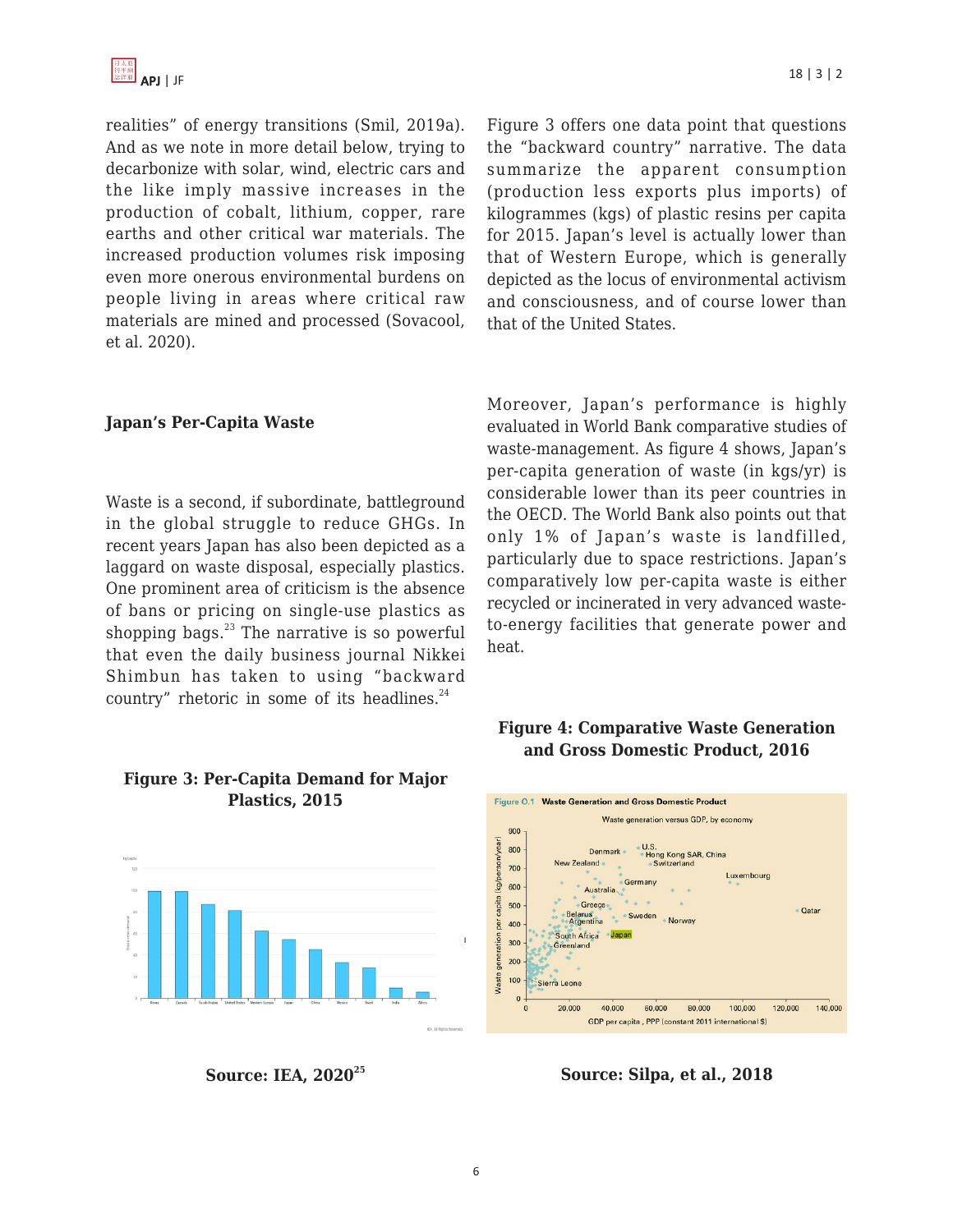Figure 5 suggests that Japan's coordinated approach has also led to significant reduction in per-capita waste volumes over time. The data show that between 2005 and 2015, Japan's volumes were lower than its peer countries in the OECD. Indeed, the European members of the OECD reveal considerably higher levels than Japan. And it is striking that Germany's per-capita waste volumes actually increased over 2005 and 2015. Germany is generally regarded as the global leader on renewable energy, the circular economy, and other metrics of environmental sustainability.

# **Figure 5: Comparative Waste, Per-Capita, for 2005, 2010 and 2015**



# **Source: PWMI, 2019<sup>26</sup> (author's translation)**

The OECD measured 2015 per-capita annual household waste in Japan at 344 kg, versus an OECD average of 523 kg. Japan's waste volume had not only declined significantly compared to its over 400 kg per-capita level in 2005; it was also much less than that of Germany, where per-capita waste had increased from under 600 kgs in 2005 to well over that in 2015. All the other major EU countries (France, Italy, Spain, the UK) recorded declining per-capita waste volumes, but even these levels were well over 450 kgs in 2015.

Researchers point out that Japan's effective waste-management is due to coordinated intergovernmental collaboration: "Japan's efficient solid waste management practices can be largely attributed to effective cooperation between its national and local governments. The central and urban public authorities coordinate along several dimensions, from data collection to financing." $27$  The rhetoric of backwardness risks obscuring these important lessons in effective multilevel governance. Overlooking Japan's lessons in waste reduction would seem unwise, as a recent study warned that global waste volumes are likely to increase 420% by 2050, reaching an astonishing 32 billion tonnes. $28$ 

In contrast to the rhetoric on backwardness, the OECD's 2019 publication on "Waste Management and the Circular Economy" argues that Japan was well in advance of its peers in adopting "comprehensive circular economy policy frameworks." The OECD points out that Japan was a first-mover in adopting clear and detailed mechanisms for setting targets and monitoring their achievement.<sup>29</sup>

Indeed, Japan has a long policy background on the circular economy, or "circular society" (junkangata shakai) in Japanese. This paper does not assume that the objective of circularity can in fact be achieved, since it is a biophysical impossibility to recapture the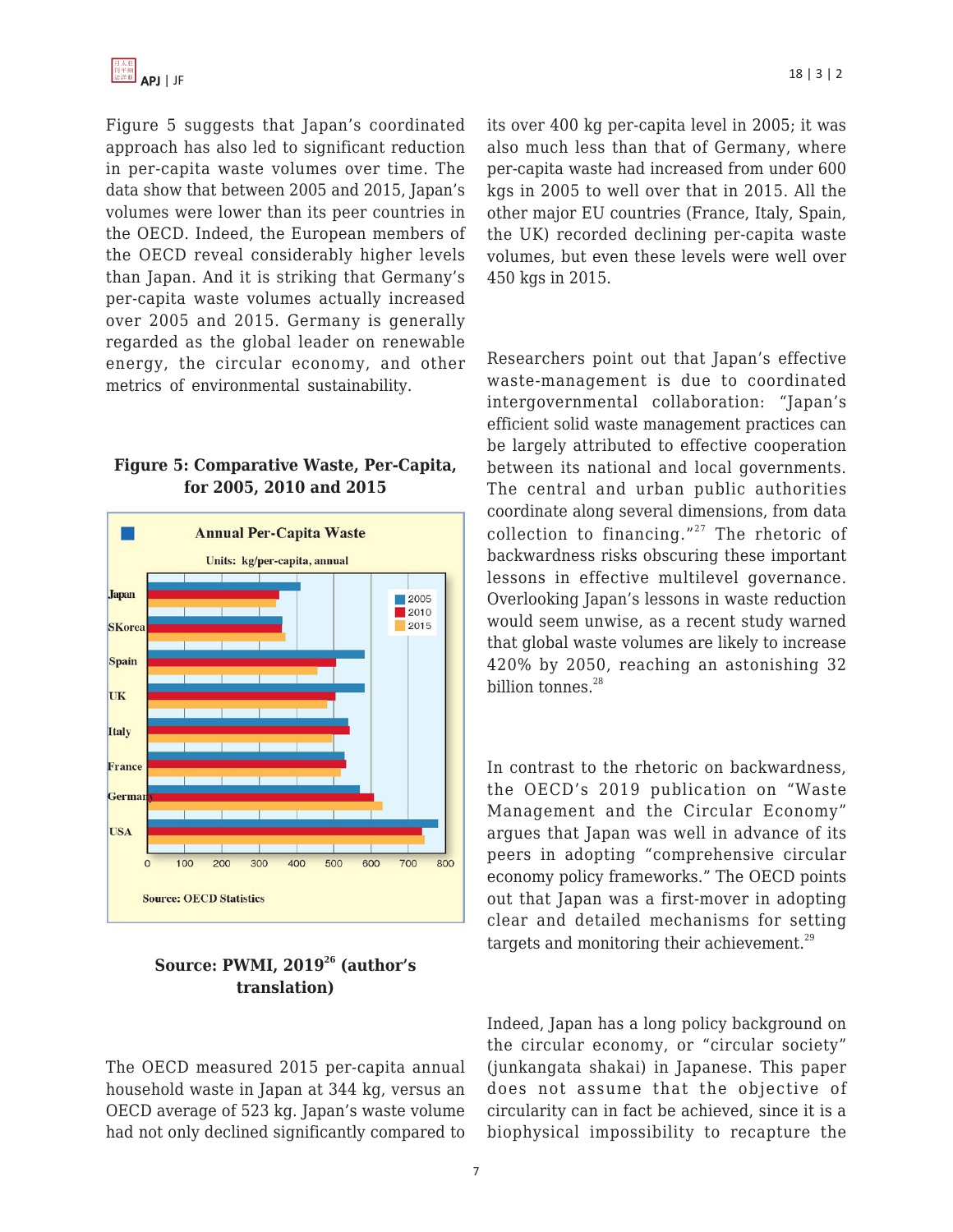energy, water, and other material flows that compose agriculture, industry, and virtually all other aspects of human activity (Smil, 2013; 2019b).<sup>30</sup> What we are interested in here are reduced volumes of per-capita waste and increased material-efficiency.

The Japanese circular-society policy's underpinnings in administrative law date back to the August 1994 implementation of the "Environmental Basic Law" (kankyou kihon hou) followed by the January, 2001 enactment of the Law for the Promotion of the Circular Society (Fundamental Framework Law) (junkangata shakai keisei suishin kihonhou [kihonteki wakugumihou]). This legal framework has since served as the basis for integrating a range of regulatory policies on recycling cars, construction materials, household appliances and other items into fullfledged plans to maximize waste-reduction and material-efficiency. These plans are developed under the aegis of the Japanese Ministry of the Environment (MoE). The first of these "Plans for the Promotion of the Circular Society" (junkangata shakai keisei suishin keikaku) was adopted by the Japanese Cabinet on March 14, 2003. Each plan covers a 5-year period, and has regularized follow-up on progress made in achieving such targets as increased rates of recycling. The most recent plan is the fourth, which was enacted on June 19, 2018 by the Japanese Cabinet.<sup>31</sup>

Japan's 4th plan recognizes multiple challenges the country confronts, such as the need for international collaboration, regional economic sustainability, the implementation of Society 5.0, and the like. The plan's 5 pillars address regional circularity, international resource circulation, lifecycle resource circularity, proper waste management, and disaster waste management. The plan notes that Japan's resource-productivity (or volume of resources used for generating wealth) has increased over the decades. It warns that this rate of increase is slowing down. Hence the plan targets 4 key goals by 2025. The first is to generate JPY490,000/ton of value from resource inputs. This target is an increase on the JPY 380,000/ton goal for 2015, and would represent a doubling of the 2000 target. The second major goal concerns the cyclical use rate in the resource base. This metric measures the fraction of recycled material in the overall volume of resource inputs. The 2025 target is 18%, up from the 16% target in 2015 and roughly an 80% increase over the 2000 level.

The third goal concerns the cyclical use rate as a percent of the overall waste volume. This metric calculates the rate of recycling within the waste stream from the overall economy. The 2025 goal is 47%, up from the 44% target in 2015 and an approximate 30% increase over the year 2000.

The fourth target of the 4th plan is the final disposal amount, which measures the material volume that goes to landfill. The 2025 target is 13 million tons, a marginal increase on the 14 million ton goal of 2015, but a 77% reduction in landfill waste volumes over 2000.

Within these overall goals and data are numerous other important metrics. One is the economic scale of what Japanese policymakers depict as the circular economy. The Japanese plan aims to double the JPY 40 trillion size of the circular economy in 2000 by 2025, after having achieved an increase to JPY 47 trillion as of 2014. Other targets include a further reduction in average daily per-capita household waste from 653 grams in 2000 to 440 grams in 2025, having achieved a level of 507 grams as of 2016. Another important goal is reduction of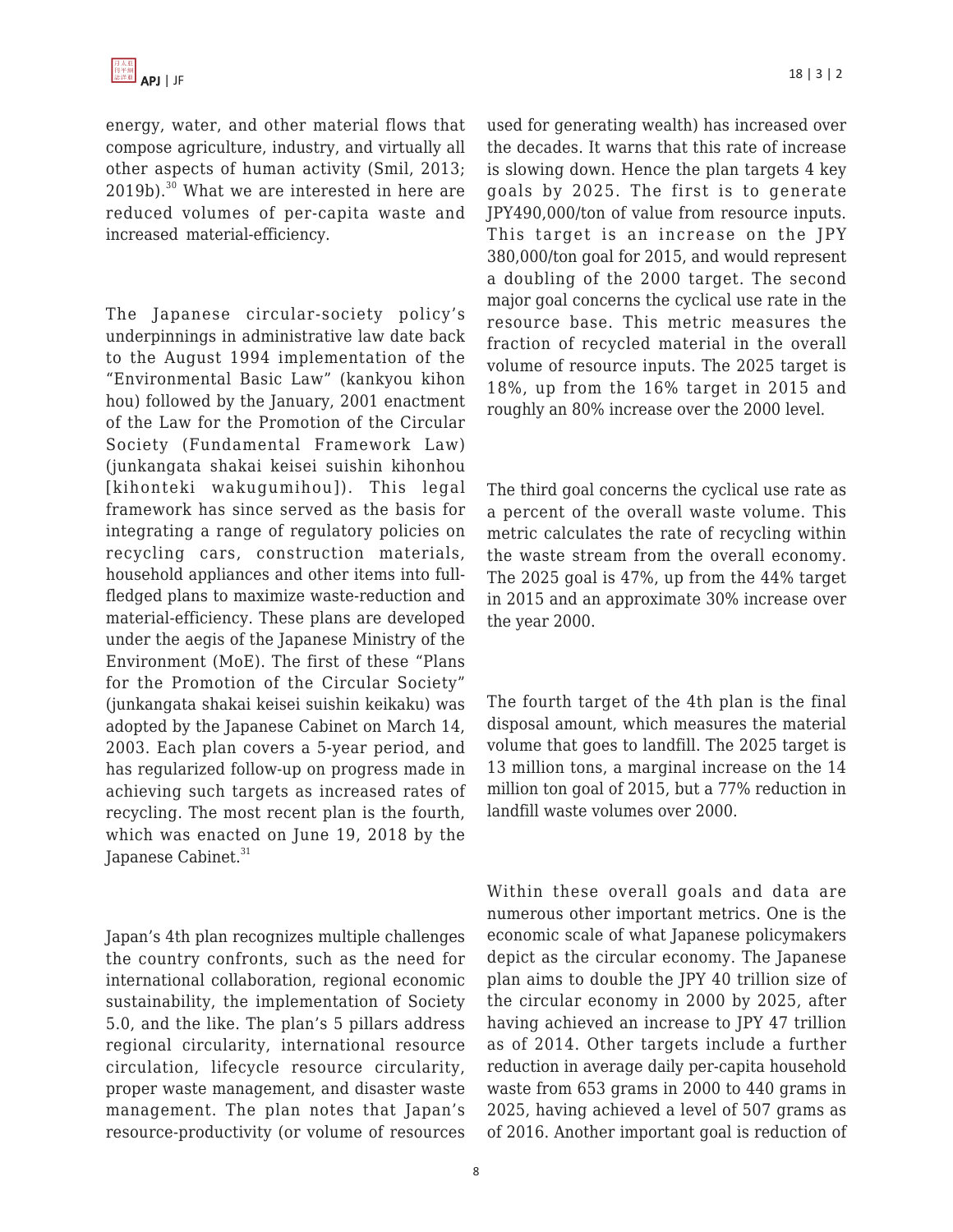average per capita daily municipal waste volumes, which incorporates material outside of the household waste stream. The 2025 goal is 850 grams per-capita/day by 2025, significantly down from the 1,185 gram average in 2000. The average achieved in 2016 was 925 grams. Well, of course, targets are simply targets. The experience of most nations in the wake of the Paris agreement has been a failure to approach self-proclaimed but unenforced targets for GHG reduction and other measures of climate crisis. By contrast, Japan has consistently achieved or approached targets over a much wider range of parameters than those set by most other nations.

Indeed, Japan appears to be doing well in many areas. For example, in 2012 it was already recycling and reducing almost all of its construction and demolition waste. Asphalt waste recycling in 1995 was 80.7% versus 99.5% in 2012, concrete waste 64.6% in 1995 but 99.3% in 2012, wood waste 38.9% in 1995 but 94.4% in 2012.<sup>32</sup>

# **Japan's Performance in Comparative Perspective**

As noted earlier, these data might seem counter-intuitive for many readers: in recent years not only has Japan has been depicted as a laggard on environmental matters but it rarely draws attention to its environmental achievements. One prominent area of criticism leveled at Japan is the absence of bans or pricing disincentives on single-use plastics as shopping bags.<sup>33</sup> Not only does this criticism overlook the fact, as highlighted by the UK Environmental Agency<sup>34</sup> and the Danish Ministry of Environment and Food, <sup>35</sup> that substitutes (such as cotton bags) tend to be much more environmentally damaging from a

life-cycle standpoint. But the argument also overlooks the fact that Japan's landfilling of all industrial waste (including plastic) is only 3%. As a result, little plastic waste leaks out into the environment. Total volumes of plastic waste declined from over 10 million tons in 2005 to 9.03 million tons in 2017, while the rate of recycling (including thermal recycling) increased over the same period from 58% (2005) to 86% (2017).<sup>36</sup> Like the Europeans, Japan burns a lot of its waste stream to generate energy, a practice that is generally more environmentally effective than trying to recycle many complex amalgams and other such materials. The latter may seem virtuous, but requires much more energy for collection, handling, processing and other stages than is saved. Japanese energy generation capacity for burning waste rose from 1.491 GWs in 2004 to 2.089 GWs in 2017. In the latter year, 2017, these assets generated a total of 9.207 GWh of power, or roughly 3.1 million households' worth of demand.<sup>37</sup>

Though Japan's approach is not well understood, there are some comprehensive evaluations in English. One example is Duston Benton and Jonny Hazel's April 2015 summary of "The circular economy in Japan."<sup>38</sup> Benton and Hazell observe that circular economy policymaking is well-known in Europe, but that Japan also offers many lessons. They note, as we saw earlier, that Japan's rates of recycling are very high and its waste streams comparatively low. They identify several key incentives for these high levels of achievement. One is that Japan is topographically ill-suited to massive landfills and other means of large-scale waste disposal. The country's population density and related concerns have driven the search for alternatives. A second factor is resource endowments. Japan is a leading industrial power, but has to import virtually all the metals and other materials for producing goods, often over considerable distances. The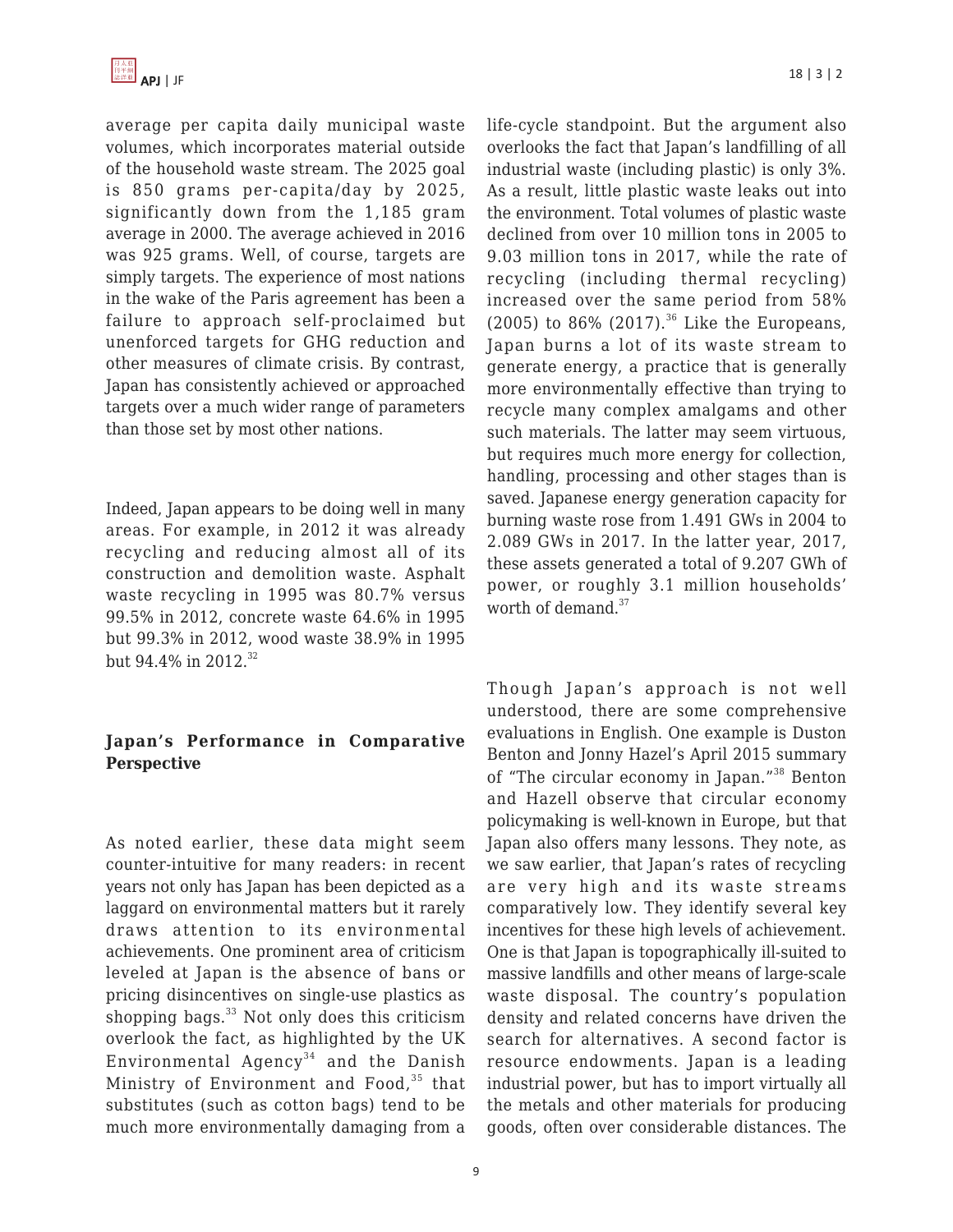

consequent costs and risks result in a comparatively high level of incentives to use materials efficiently and recycle as much as possible. Benton and Hazell also point to a generalized culture of collaboration on these goals, but also stress that it is underpinned by vulnerability. The latter was underscored from 2010, when Chinese restriction on rare earth shipments to Japan forced the Japanese to devise materially leaner production processes and secure alternative sources of supply.

#### **Material Density Issues**

Japan's evolving policy frameworks on critical materials<sup>39</sup> - or "rare materials" as the Japanese industrial-policy technocrats refer to them – are especially important for the 2030 Agenda. These materials – which include copper, lithium, cobalt, nickel, and others - are distinct from rare earths in definition, albeit with some overlap (e.g., scandium, yttrium, lutetium). These metals are key to the power systems, transport networks, and other elements of the built environment. Recent work on these materials sketch a significant challenge confronting the shift in energy regimes, as decarbonizing and distributing energy requires significantly greater volumes (per GW, per vehicle) of copper, lithium, cobalt etc than does conventional generation, transmission, transport, and so on,

For example, recent IEA reports on these critical materials warn that ambitious policies on renewables and electric mobility imply cobalt, lithium, nickel and other critical material demand that exceeds current supply.<sup>40</sup> The IEA's concerns parallel those of the Japanese, $41$  the European Union, $42$  the California Business Roundtable, $43$  and a steadily growing number of other actors. Many of these critical materials are used at far greater density, per unit of energy consumption or production, in green technologies as compared to conventional power systems, automobiles, and the like. And supplies of these materials have other competing sources of demand, including smart phones, jet engines, health care, and multiple other areas. The IEA and other analyses discuss supply constraints, geostrategic risks, human rights concerns, environmental damage (from harvesting and processing critical materials), and other issues. These challenges are all central to any prospect of sustainable development. The emerging facts suggest that any credible, rapid shift to sustainable energy and efficiency will require prioritizing the use of constrained critical materials. Doing that will almost certainly require Japanese-style comprehensive governance.

The first imperative is to reduce undue reliance on any particular material via substitution. The Japanese did this in the wake of 2010, when rare earth price rose and Chinese policies on rare earths indicated increased risks of export bans against Japan. In response, the Japanese invested heavily in alternatives. These strategic investments resulted in such innovations as new magnet technologies that greatly reduce the role of neodymium.<sup>44</sup>

Yet substitution has its limits, because of the enormous projected increase in demand for nearly all these materials. One example is seen in the effort to use nickel to reduce reliance on cobalt in electric vehicle batteries. In collaboration with Panasonic, the US automaker Tesla has been at the forefront of this initiative. Indeed, Tesla's goal is to entirely eliminate the role of cobalt in electric-vehicle (EV) batteries, and it is achieving notable success in this objective. However, the initiative has encountered something of a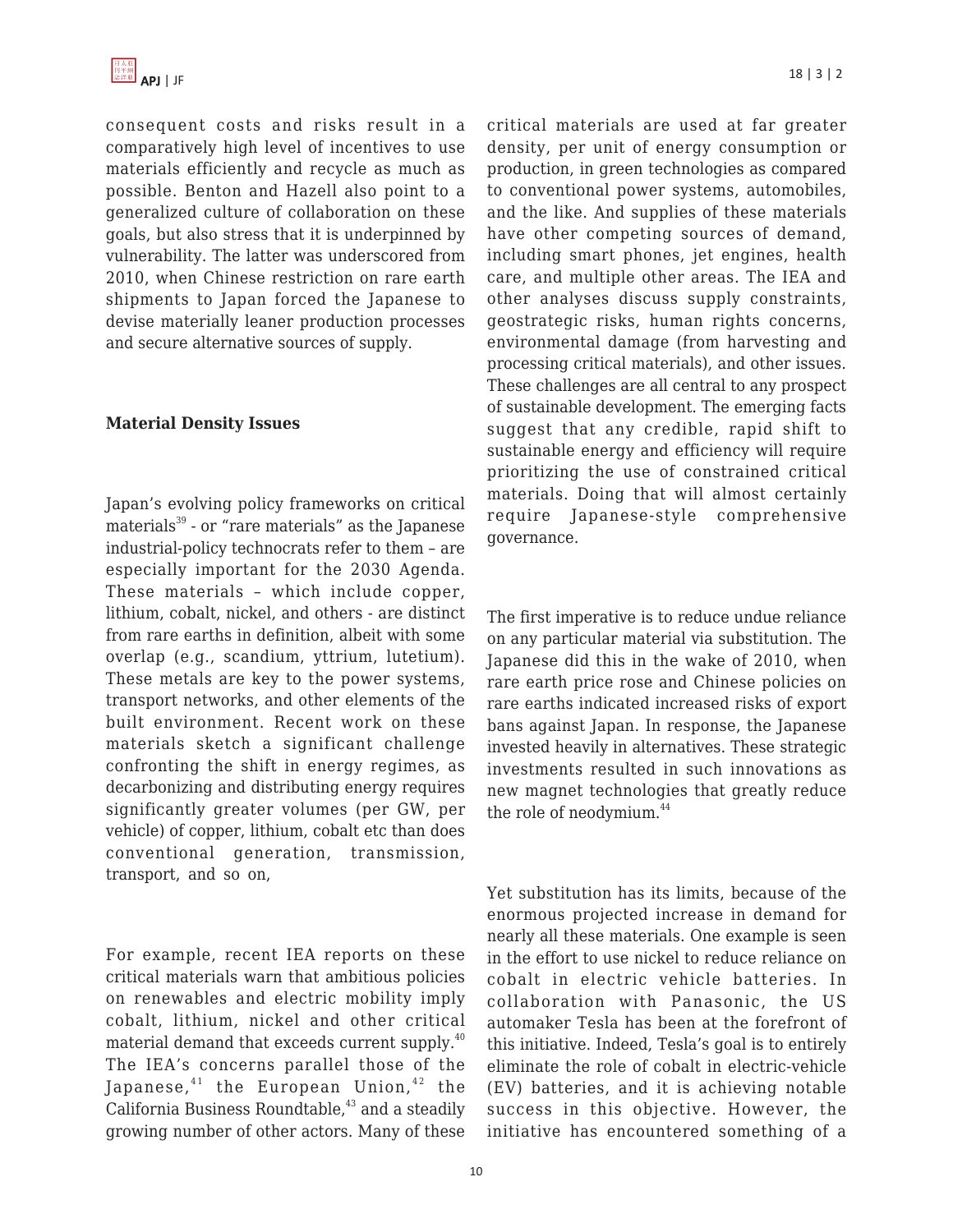"whack a mole" phenomenon. This is because supplies of nickel are increasingly constrained, posing a challenge to large-scale substitution of cobalt in the high energy-density batteries required for electrified transport. Global demand for nickel in EV batteries is projected to increase from 3% of all sources of demand (such as stainless steel, non-ferrous alloys, and other products) in 2018 to 12% by 2023, as global automakers are expected to introduce over 200 new EV models. But the volatility of prices for nickel have been a drag on investment in increased mining capacity. In consequence, metals analysts warn that "[t]here is no new nickel in the pipeline" even as other specialists highlight the time required to find alternatives.<sup>45</sup>

Because options for substituting critical materials appear limited, and perhaps very problematic, increased attention to strategic, spatially-smart use of these scarce materials is required. The circular economy literature features some new work that attempts to examine the spatial issue across countries. This literature seeks to promote what it defines as circularity (and carbon neutrality) within the far-flung supply chains that link prominent critical-material producers and exporters, such as Australia, to consumer countries within the global resource network.<sup>46</sup> This macro-level perspective on critical materials is important, but surely needs to be supplemented with a micro-level focus that starts from cities. The Japanese megacity of Tokyo is one example of the latter.

#### **Tokyo and the Compact City**

Greater Tokyo is an environmental leader when seen in comparative light. Tokyo's policymakers work in a multilevel collaboration, which includes all levels of government, and explicitly recognizes that Tokyo and the national community confront  $increasing$  increasingly serious crises.<sup>47</sup> One recent example of this collaboration is seen in the January 15, 2020 inauguration of a cooperative committee between Tokyo and the MLIT (Ministry of Land, Infrastructure, Transportation and Tourism). The committee focuses on building a disaster-resilient capital region, in light of seismic, climate and other hazards. Tokyo's planning, policy implementation and international engagement also show they are keenly aware of a rapidly urbanizing world whose 20th century energyand resource-intensive growth paradigm is patently unsustainable. These domestic and international factors give Tokyo (and Japan as a whole) multiple incentives to excel in the development and diffusion of the elements of the global 2030 Agenda.

Evidence of the above is abundant. As a megacity, Tokyo's per-capita energy, water and waste flows are considerable below the average of such peers as Shanghai, New York City, London, Paris, and others.<sup>48</sup> TMG also installed Japan – and the world's – first urban cap and trade scheme that includes the commercial and industrial sector, "including office buildings, which are often concentrated in megacities."<sup>49</sup> Tokyo and other Japanese cities are generally built in a compact manner that fosters efficient resource use and limits sprawl.

One recent analysis of the importance of compact city-building is seen in the UNEP's (United Nations Environment Programme) International Resource Panel (IRP) 2018 report on "The Weight of Cities: Resource Requirements of Future Urbanization." The IRP report warns that the historic trajectory for urban sprawl is 2%/yr, which would see urban land use expand from 1 million km2 to 2.5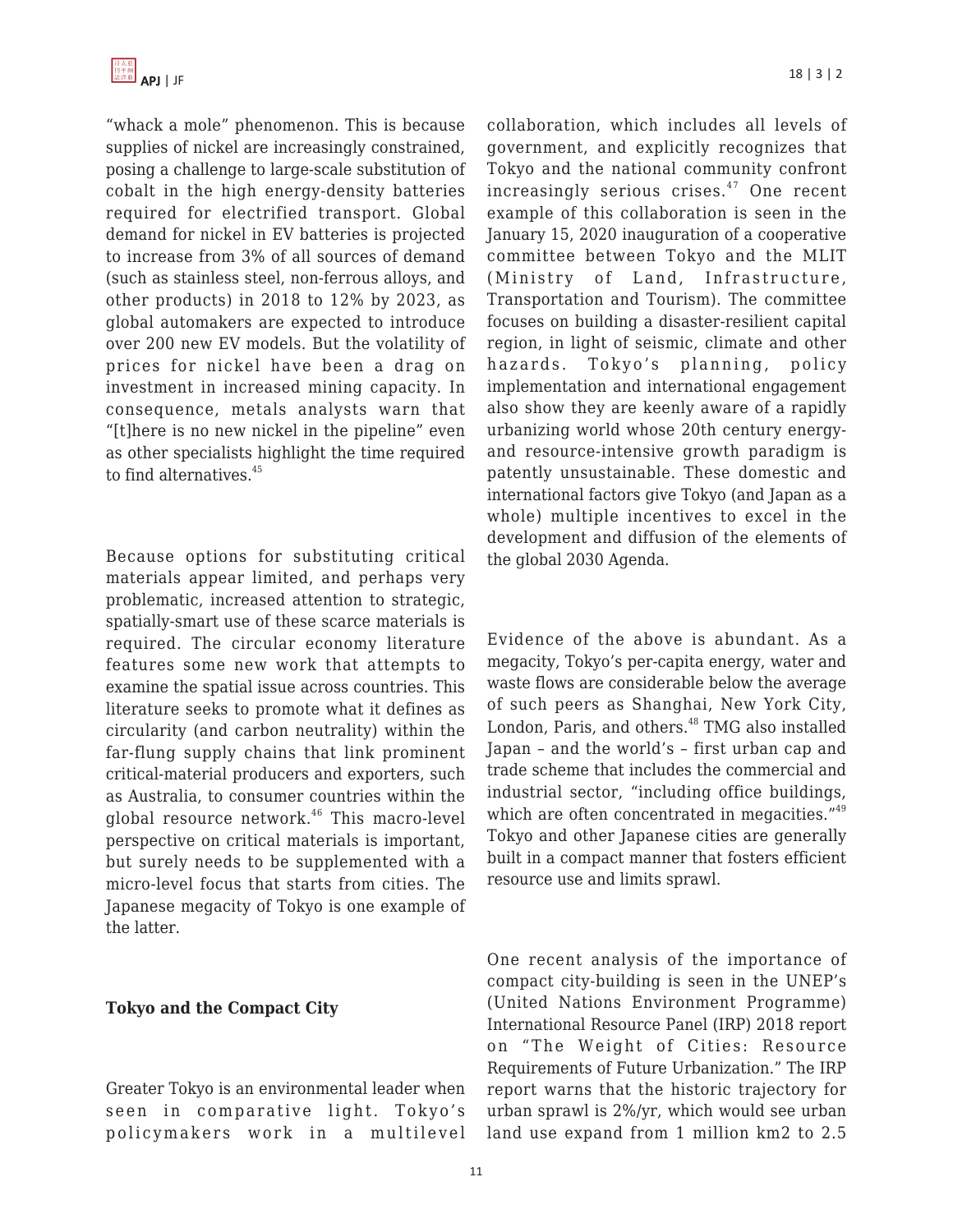million km2 by 2050. That 1.5 million sq2 increase in urban space would be approximately 3 times the 506,000 km2 area of the entire country of Spain. In tandem with that, urban material consumption is on track to grow from 40 billion tonnes in 2010 to 90 billion tonnes by 2050. But the IRP argue that "compact, resource-efficient cities" could reduce these totals by 36-45%. Against this daunting numerical backdrop, the IRP report notes that "Japanese cities have the densest and most connected street patterns," with Tokyo's "level of transit connectivity and intensity of use" being the highest in the world. As a result of these structural factors, "Japan has the highest world energy productivity (ratio of energy consumption to added value), close to three times the global average."<sup>50</sup> The Tokyo Metro transit network (primarily subway) reflects this: its 382 kilometer length is far less than Shanghai's 639 kilometers, and even New York's 401 kilometers; but in 2018 its annual ridership of 3.463 billion was the world's largest, dwarfing that of second-ranked Moscow (2.369 billion), 3rd-ranked Shanghai (2.044 billion), and 6th-ranked New York City  $(1.806 \text{ billion})$ .<sup>51</sup>

Tokyo's commitment to increasing its efficiency and circularity is seen in its FY 2019 budget, which features a 3-tiered approach to maximizing relevant amenities. These three are "safety city," "smart city," and "diver-city" (the latter a combination, in Japanese script, of "diverse" and "city"):

> 1. The safety-city budget centres on a large investment of JPY 300 billion in disaster-resilient water networks, carbon-sequestering levees, and other items.

> 2. The smart city component of the budget totals JPY 326 billion. The

largest portion (JPY 207 billion) of this spending focuses on building up transport efficiency by integrating tele-work, transit-demand management and other smart initiatives.

3. The diversity-city aspect totals JPY 353 billion. Of this, fully JPY 174 billion is devoted to augmenting the national government's initiatives in providing free child-care and kindergarten education. At first glance, these items may seem extraneous to climate objectives. But relieving child poverty, increasing women's opportunities, and enhancing work-life balance are in fact crucial elements of sustainability.<sup>52</sup>

In addition, Tokyo has been using the impending 2020 Olympics as a deadline and venue for realizing multiple recycling and related projects. One is the Tokyo 2020 Medal Project, which aims to produce the projected 5000 gold, silver and bronze Olympic medals from recycled materials. For this objective, by March 31 of 2019, 78,985 tonnes of discarded mobile phones and other electronic devices were collected by 1,621 (over 90%) of Japan's 1,741 local governments (via e.g., 18,000 discard boxes). Moreover, collections via agreement with the major mobile carrier NTT Docomo resulted in the recovery of 6.21 million used mobile phones. All these recovered items will supply 100% of the roughly 32 kg of gold, 3,500 kg of silver, and 2,200 kg of bronze needed for the  $5000$  medals.<sup>53</sup>

Tokyo's "Medal Project" is being used deliberately to accelerate the normalization of recycling old electronic devices and other items in order to recover critical materials. Japanese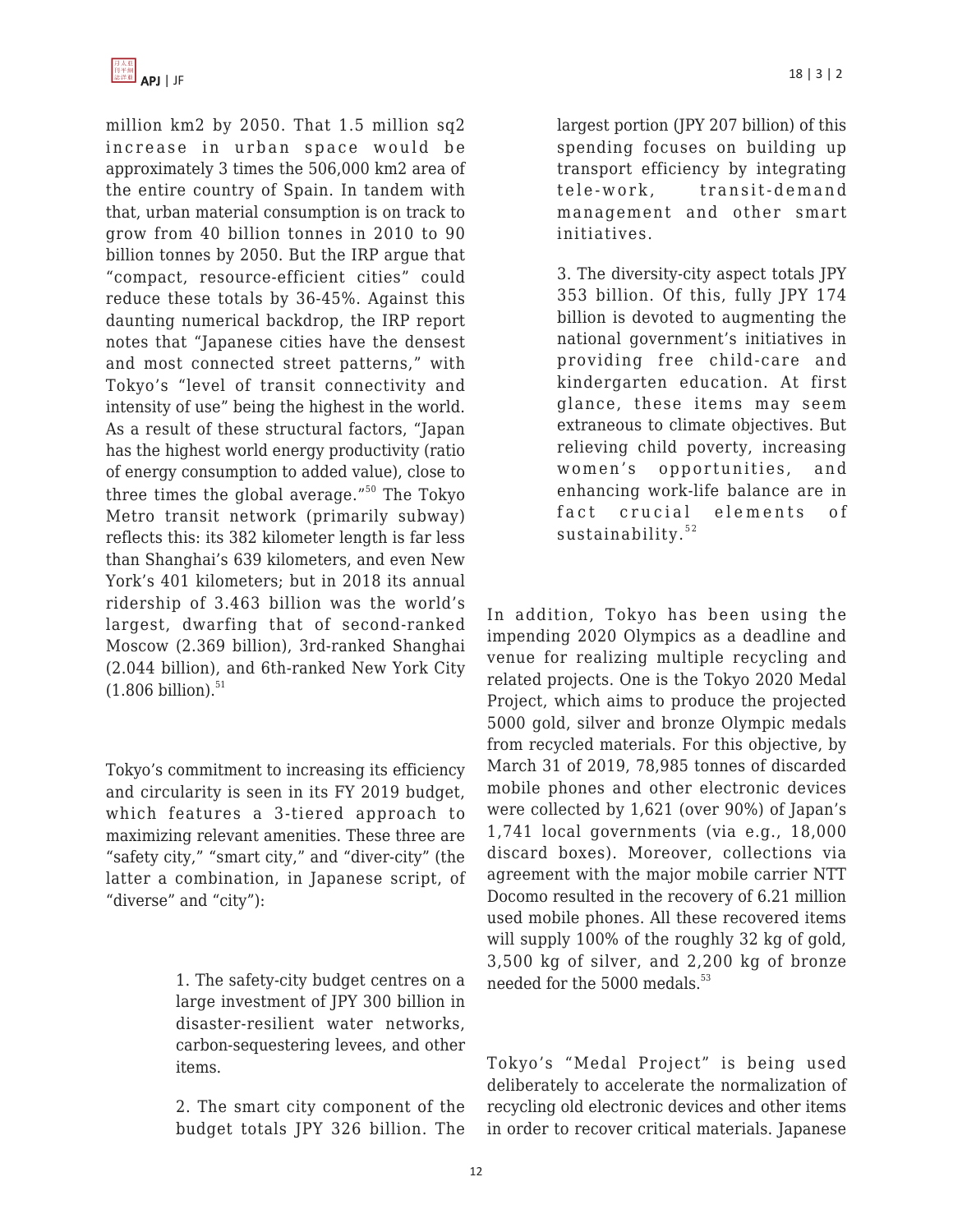

Ministry of the Environment assessments suggest that Japan has quite large volumes of gold, silver, platinum, antimony, indium, tantalum, and critical materials in its so-called "urban mines" of devices set aside without disposal. Indeed, concerning global "urban mine" volumes of gold, silver, lead, and indium, it appears that Japan's share exceeds other countries and regions sampled in the assessment, even the United States and China. Moreover, Japan's share of copper was 2nd, and its share of platinum and tantalum were 3rd. <sup>54</sup> The importance of accelerating the recovery and reuse of these materials is selfevident, particularly in the context of the increasing risks of scarcity in nickel and other critical material supplies.

# **Japan's Project for Promoting Compact Resource-Efficiency**

We have seen how Tokyo invests heavily in smart city initiatives, seeking to build on its compact, resource-efficient advantage. The drivers for its action are aligned with the larger national incentives examined earlier. One prominent driver of Tokyo's material-efficiency and smart policy is institutionalized recognition of the need to cope with massive numbers. Tokyo's population, economic output and other metrics are enormous. These facts are the fruits of planning, and making them more sustainable and circular will also largely derive from smarter planning and policy integration.

Tokyo's planning embraces the scale of the global climate and resource crises. These numbers include population increases, higher levels of urbanization, and massive material requirements. For example, the global population has risen from 3 billion in 1960 to 7.7 billion in 2019 and appears likely to reach 10 billion by 2050.<sup>55</sup> Over the same period, the rate of urbanization has mushroomed. The United Nations Department of Economic and Social Affairs, Population Division, compiles surveys of "World Population Prospects." The Division's May 16, 2018 revision and subsequent updates indicate that global urbanization was roughly 30% in 1950, but had risen to 55.3% in 2018. It projects that urbanization is likely to increase to 60% by 2030 and then roughly 66% by 2050. It projects that most of this increase will be concentrated in the Asia-Pacific, whose megacities (10 million or more residents) are expected to swell from 20 in 2018 to 27 in 2030.<sup>56</sup>

The increase in total global population, together with the share living in cities, has profound implications for sustainability. The United Nations Environmental Programme (UNEP) has warned that cities already "consume 75% of the world's natural resources, 80% of the global energy supply and produce approximately 75% of the global carbon emissions."<sup>57</sup> Imagine if ongoing development in India and elsewhere proceeds along conventional lines. The OECD's 2015 report on Material Resources, Productivity and the Environment revealed that, in 2011, the average, daily per-capita consumption of materials in OECD countries was as follows: 10 kg of biomass, 18 kg of construction and industrial minerals, 13 kg of fossil energy carriers, and  $5$  kg of metals.<sup>58</sup> The UNEP's International Resource Panel (IRP) is equally stark in its 2018 report on "The Weight of Cities: Resource Requirements of Future Urbanization. And as noted earlier, the IRP working group on cities determined that continued conventional urbanization would increase annual urban resource requirements from 40 billion tonnes in 2010 to 90 billion tonnes in  $2050$ .<sup>59</sup>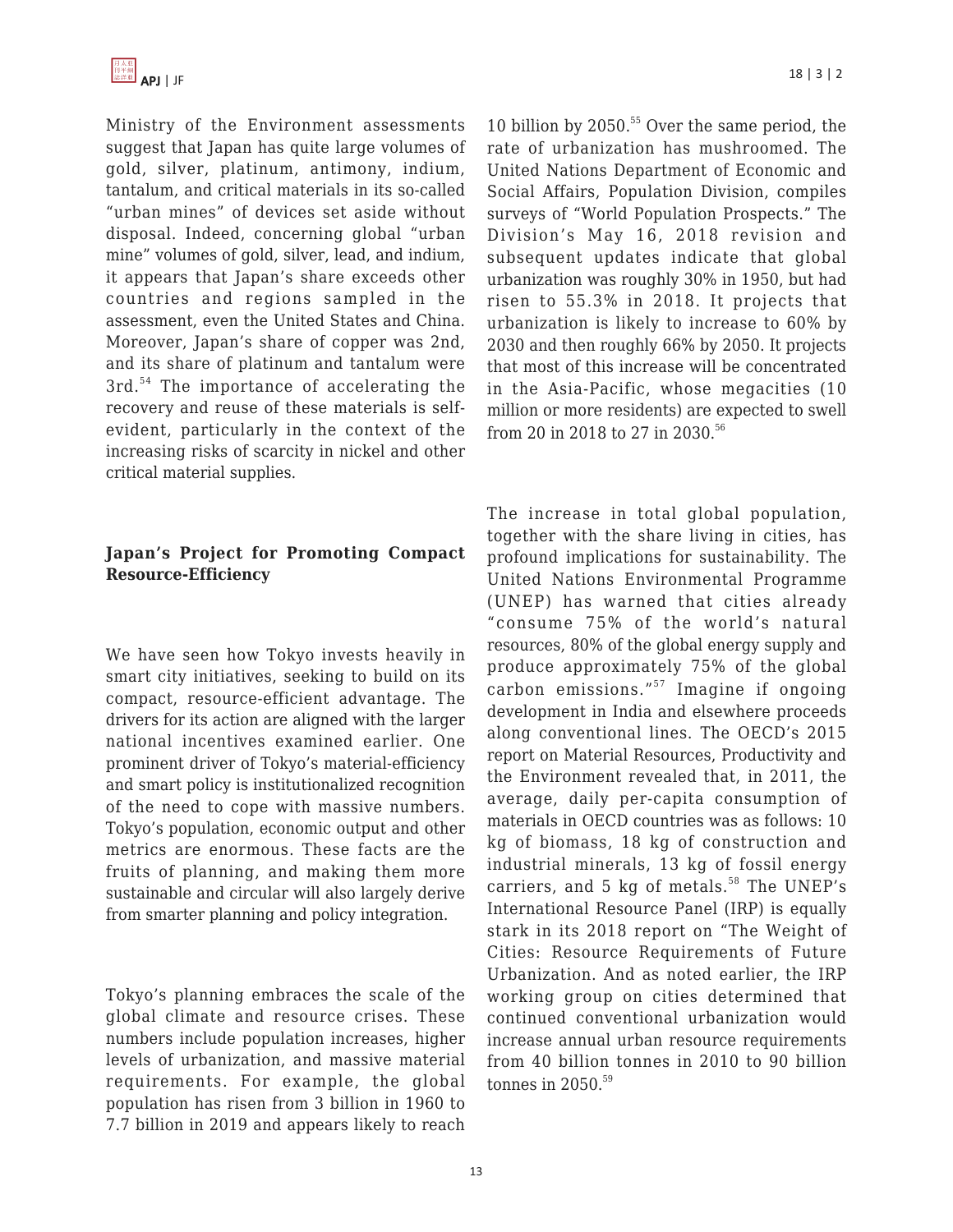Japan is seeking to export its compact, resource-efficient urbanization globally. One indicator of this is seen in Japan's collaborative work with the World Bank, on disaster-resilient urban "lifeline" infrastructure. The World Bank has long argued that compact design affords more green space, enhances the efficiency of material use, and reduces disaster and other risks. In June of 2019, the World Bank quantified the benefit of this kind of urbanization, in low and middle-income countries, as potentially USD 4.2 trillion in avoided costs from damage and disruptions. The ratio of investment cost versus avoided cost was calculated at 1:4, meaning investment in resilient infrastructure more than paid for itself over the lifecycle.<sup>60</sup>

Japanese national-level policy stakeholders are collaborating on these initiatives, securing explicit recognition of the need for resilience and lifecycle assessments via the 2019 G20 Summit. They are also working to enhance the circularity of the approach through green infrastructure and other means. For example, in July of 2019 the Japanese Federation of Construction Contractors (JFCC) published a summary of green infrastructure's role in bolstering grey infrastructure's disaster-risk reduction (DRR) capacity, building biodiversity, and etc. Reflecting the comprehensive, integrated approach visible in Japan's national planning, the JFCC's publication placed green infrastructure in the larger context of DRR, enhancing biodiversity, bolstering public health, and multiple other objectives. $61$  Indeed, in parallel with the JFCC's action, the Japanese MLIT instituted a special green infrastructure deliberation committee from December 26, 2018. The MLIT's committee's met 4 times and released an interim report in April of 2019 that highlighted the same items in the JFCC report. $62$  And on the academic side, the Japanese Academic Association for Civil Engineering launched a special research project on melding grey and green infrastructure, a project that delivered a thorough report in March of  $2019.^{63}$ 

The above consensus on green infrastructure links the Japanese state, the country's construction firms, and its top institutions of civil engineering. And they all place green infrastructure within the larger paradigm of circular, DRR, compact city development. The MLIT and JFCC emphasize the social capital and other co-benefits of green infrastructure. They assess green-grey, or simply green, solutions as having lower lifetime costs (thus bolstered local fiscal resilience) in addition to multiple co-benefits (e.g. biodiversity, local agriculture, CO2 absorption) that grey infrastructure alone does not and generally cannot offer.

And this consensus reflects the fruits of what these stakeholders have already done. Tokyo's "system of systems" integration of critical infrastructures includes a lot of green-grey hybrid solutions to flood and other hazards, and the new JFCC report has active links to them. The JFCC report in fact has 33 links to policies and projects.

In fact, compact and resource-efficient community has long been an element of Japan's National Spatial Planning and other policy regimes, and is incorporated in Japan's National Resilience and Society 5.0 industrial policies (Barret, DeWit, Yarime, 2020; DeWit 2018). Japan's comprehensive approach to resilience places the objective within multiple other goals, and matches that with integrated institutions and ample public finance.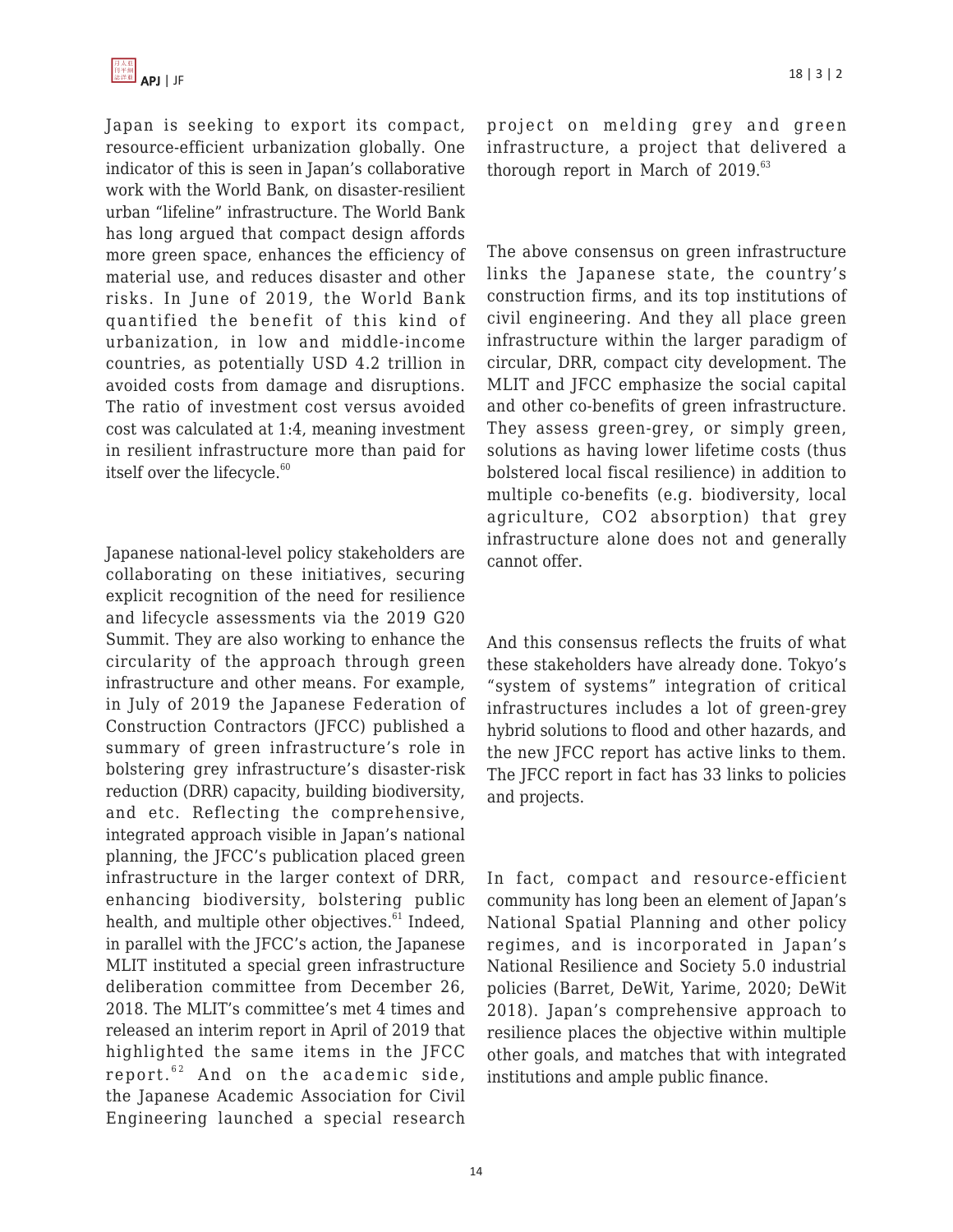Japan's paradigm is also increasingly the focus of official development assistance. Another counter to the "backward" narrative is seen in the Overseas Development Institute's ranking of Japan as first in the category of "global cooperation." This category measures support for multilateral institutions, tackling climate change by mitigation and adaptation, and combatting the spread of infectious diseases. $64$ 

Japan's integrated approach seeks to maximize the co-benefits for a very broad range of stakeholders, giving the paradigm enduring political legitimacy. This multilevel, crosssectoral engagement enhances the potential for inter-personal, inter-regional, and intergenerational equity. We have seen that Japan's comprehensive initiatives are not well understood, in large part due to the power of the "environmentally backward country" narrative. But Japan offers useful lessons for the simultaneous problem solving that is the essence of the 2030 Agenda. Thus it seems well worth paying closer, unbiased attention to what Japan's actually doing as opposed to what it is said to be doing.

# **References**

Barret, Brendan, Andrew DeWit and Masaru Yarime (2020). "Japanese Smart Cities and Communities: Integrating Technological and Institutional Innovation for Society 5.0," in Smart Cities for Technological and Social Innovation, Elsevier (Hyung Min Kim, Soheil Sabri and Anthony Kent, eds) Forthcoming 2020

DeWit, Andrew (2020). "Japan: Response of policy entrepreneurs to an energy crisis," in (Patrice Geoffron, Lorna Greening, Raphael Heffron eds) Meeting the Paris Mandate: A cross-national comparison of energy policymaking. Springer-Verlag (forthcoming)

DeWit, Andrew (2019). "National Solutions at Local Levels," in Climate Preservation in Urban Communities Case Studies (Second Edition), Elsevier (Woodrow W Clark, ed) 2019

DeWit, A. (2018) Is Japan Actually a Green Laggard? Rikkyo Economic Research, Volume 72, Number 2.

FS-UNEP (2017) "Global Trends in Renewable Energy Investment 2017," Frankfurt School and United Nations Environmental Programme Collaborating Centre for Climate and Sustainable Energy Finance:

Green Watch (2019). (in Japanese) "Citizen's Environmental White Paper, 2019, Green Watch," Green Alliance Japan, May: <https://greenrengo.jp/archives/action/report>

Handmer, John, Anne-Sophie Stevance, Lauren Rickards, and Johanna Nalau (2019). "Achieving Risk Reduction Across Sendai, Paris And The SDGs," International Science Council, May:

[https://council.science/publications/achieving-ri](https://council.science/publications/achieving-risk-reduction-across-sendai-paris-and-the-sdgs/) [sk-reduction-across-sendai-paris-and-the-sdgs/](https://council.science/publications/achieving-risk-reduction-across-sendai-paris-and-the-sdgs/)

Kikonet (2019). (in Japanese) "An Assessment of the Political Parties' Climate Change Energy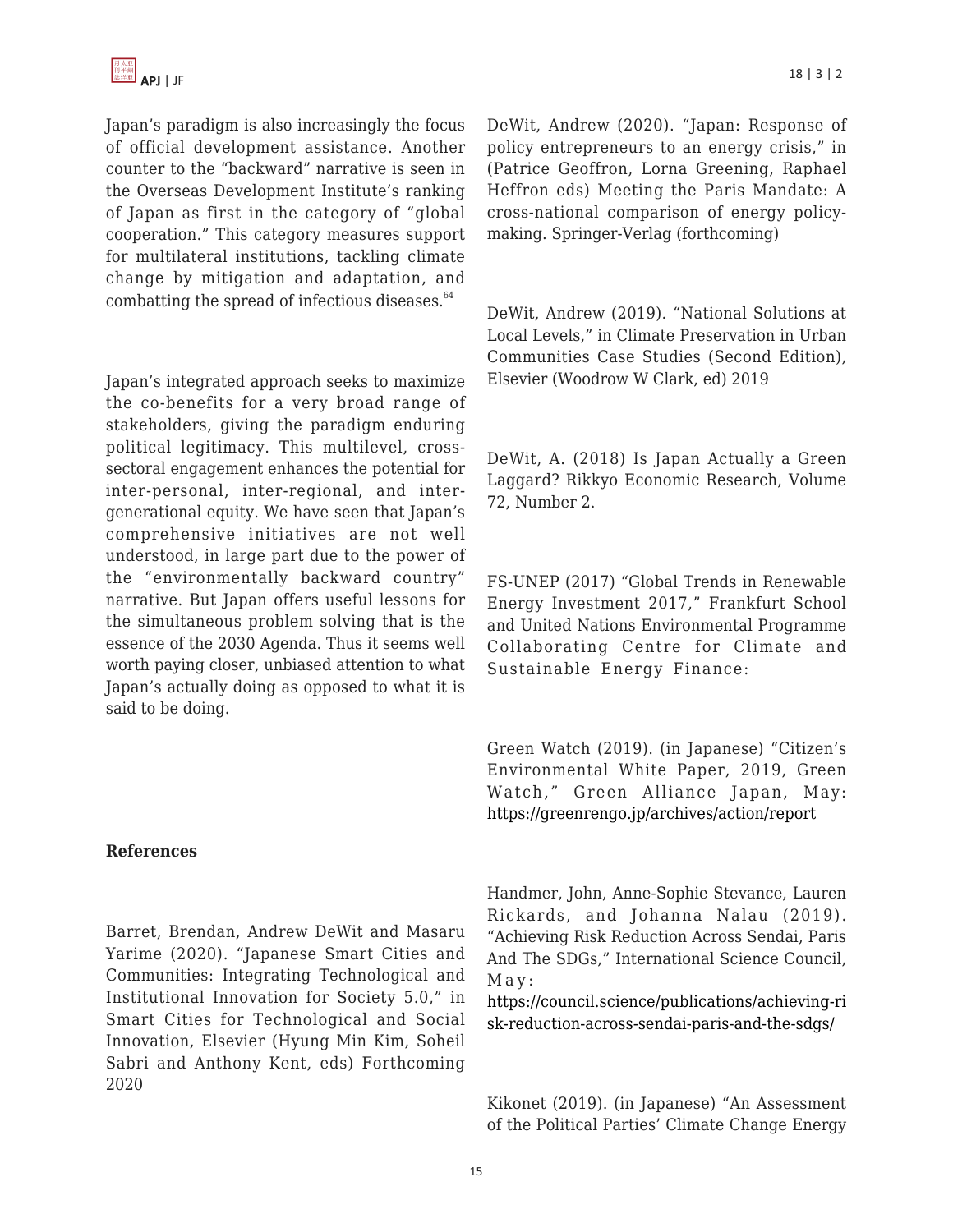Policies" July 4:

[https://www.kikonet.org/wp/wp-content/upload](https://www.kikonet.org/wp/wp-content/uploads/2019/07/press-release-25th-house-of-councilors-election-2.pdf) [s/2019/07/press-release-25th-house-of](https://www.kikonet.org/wp/wp-content/uploads/2019/07/press-release-25th-house-of-councilors-election-2.pdf)[councilors-election-2.pdf](https://www.kikonet.org/wp/wp-content/uploads/2019/07/press-release-25th-house-of-councilors-election-2.pdf)

Kimura, Keiji (2019). "Solar Power Generation Costs in Japan: Current Status and Future Outlook," Renewable Energy Institute, October: [https://www.renewable-ei.org/pdfdownload/acti](https://www.renewable-ei.org/pdfdownload/activities/Report_SolarPVCostJapan_EN.pdf) [vities/Report\\_SolarPVCostJapan\\_EN.pdf](https://www.renewable-ei.org/pdfdownload/activities/Report_SolarPVCostJapan_EN.pdf)

Liebrich, Michael (2019). "We Need to Talk About Nuclear Power," Bloomberg New Energy Finance, July 3: [https://about.bnef.com/blog/liebreich-need-talk](https://about.bnef.com/blog/liebreich-need-talk-nuclear-power/)[nuclear-power/](https://about.bnef.com/blog/liebreich-need-talk-nuclear-power/)

Looop Way (2017). (in Japanese) "The Super-Smart Society that Mobilizes Renewable Energy for Local Production and Consumption," February 21:

[http://www.looop.co.jp/looopway/story/story04.](http://www.looop.co.jp/looopway/story/story04.html) [html](http://www.looop.co.jp/looopway/story/story04.html)

Matsubara, Hironau (2018). "Renewable Energy Policies and the Energy Transition in Japan," Friedrich Ebert Stiftung, September: [https://www.isep.or.jp/en/wp-content/uploads/2](https://www.isep.or.jp/en/wp-content/uploads/2019/03/Study_Matsubara201809.pdf) [019/03/Study\\_Matsubara201809.pdf](https://www.isep.or.jp/en/wp-content/uploads/2019/03/Study_Matsubara201809.pdf)

Matsuki Takashi (2017). (in Japanese) "Renewable Laggard Japan Article No. 4: Japan Appears a Leader in the Eyes of this Foreigner," Newswitch, November 7: <https://newswitch.jp/p/10942>

Mora, Maira (2018). "Implementing Sendai Framework, SDGs and Paris Agreement in a Coherent Way," Plenary Session Speaking Points, European Forum for Disaster Risk Reduction 2018, November 22: [https://www.cbss.org/wp-content/uploads/2018/](https://www.cbss.org/wp-content/uploads/2018/11/Plenary-session_Sendai-SDGs-and-Paris-Agreement_CBSS-MM_FINAL-2.pdf) [11/Plenary-session\\_Sendai-SDGs-and-Paris-](https://www.cbss.org/wp-content/uploads/2018/11/Plenary-session_Sendai-SDGs-and-Paris-Agreement_CBSS-MM_FINAL-2.pdf)[Agreement\\_CBSS-MM\\_FINAL-2.pdf](https://www.cbss.org/wp-content/uploads/2018/11/Plenary-session_Sendai-SDGs-and-Paris-Agreement_CBSS-MM_FINAL-2.pdf)

Murphy, Deborah (2019) Alignment of country efforts under the 2030 Agenda, Paris Agreement and Sendai Framework, NAP Global Network presentation, May 10: [https://www.transparency-partnership.net/syste](https://www.transparency-partnership.net/system/files/document/3.%20Deborah_PATPA_linkages_Uganda_May2019.pdf) [m/files/document/3.%20Deborah\\_PATPA\\_linkag](https://www.transparency-partnership.net/system/files/document/3.%20Deborah_PATPA_linkages_Uganda_May2019.pdf) [es\\_Uganda\\_May2019.pdf](https://www.transparency-partnership.net/system/files/document/3.%20Deborah_PATPA_linkages_Uganda_May2019.pdf)

Neidell, Matthew J, et al. (2019). "Be Cautious with the Precautionary Principle: Evidence from Fukushima Daiichi Nuclear Accident," NBER Working Paper No. 26395 October 2019: <https://www.nber.org/papers/w26395.pdf>

Oshima, Kenichi and Takahashi Hiroshi (2016). (in Japanese). The Local Distributed Energy System. Tokyo: Nihon Hyoronsha.

Palacios, Jose-Luis, et al. (2019). "The energy needed to concentrate minerals from common rocks: The case of copper ore," Energy, Volume 181, August: [https://www.sciencedirect.com/science/article/a](https://www.sciencedirect.com/science/article/abs/pii/S0360544219310278?via%3Dihub) [bs/pii/S0360544219310278?via%3Dihub](https://www.sciencedirect.com/science/article/abs/pii/S0360544219310278?via%3Dihub)

Pew (2010). "Who's Winning the Clean Energy Race? Growth, Competition and Opportunity in the World's Largest Economies," Pew Charitable Trusts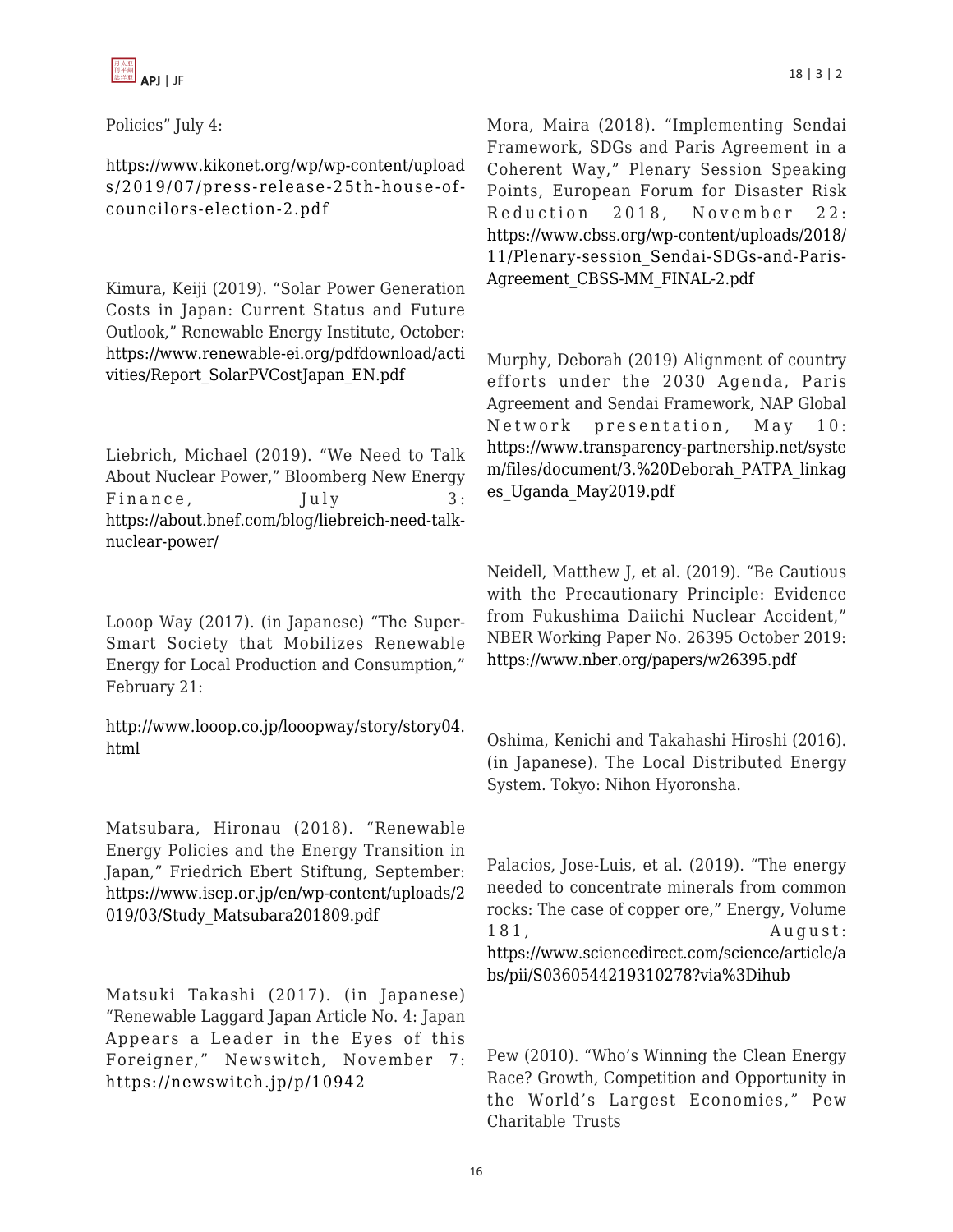Saito, Jun (2018). "Why Was Japan Struck So Hard by the 2008 Crisis?," Japan Center for Economic Research, October 1: [https://www.jcer.or.jp/english/why-was-japan-st](https://www.jcer.or.jp/english/why-was-japan-struck-so-hard-by-the-2008-crisis) [ruck-so-hard-by-the-2008-crisis](https://www.jcer.or.jp/english/why-was-japan-struck-so-hard-by-the-2008-crisis)

Sacarlat, Nicolae et al (2019). "Brief on biomass for energy in the European Union," Publications Office of the European Union: [https://ec.europa.eu/jrc/en/publication/brief-bio](https://ec.europa.eu/jrc/en/publication/brief-biomass-energy-european-union) [mass-energy-european-union](https://ec.europa.eu/jrc/en/publication/brief-biomass-energy-european-union)

Schreuers, Miranda (2004). "Assessing Japan's Role as a Global Environmental Leader," Policy and Society, 23:1: [https://www.tandfonline.com/doi/pdf/10.1016/S](https://www.tandfonline.com/doi/pdf/10.1016/S1449-4035%2804%2970028-4) [1449-4035%2804%2970028-4](https://www.tandfonline.com/doi/pdf/10.1016/S1449-4035%2804%2970028-4)

Schuur, Ted (2019) "Permafrost and the Global Carbon Cycle," Arctic Report Card: Update for 2019, NOAA: [https://arctic.noaa.gov/Report-Card/Report-Car](https://arctic.noaa.gov/Report-Card/Report-Card-2019/ArtMID/7916/ArticleID/844/Permafrost-and-the-Global-Carbon-Cycle) [d-2019/ArtMID/7916/ArticleID/844/Permafrost](https://arctic.noaa.gov/Report-Card/Report-Card-2019/ArtMID/7916/ArticleID/844/Permafrost-and-the-Global-Carbon-Cycle)[and-the-Global-Carbon-Cycle](https://arctic.noaa.gov/Report-Card/Report-Card-2019/ArtMID/7916/ArticleID/844/Permafrost-and-the-Global-Carbon-Cycle)

Silpa Kaza, et al. (2018). What a Waste 2.0 : A Global Snapshot of Solid Waste Management to 2050 , World Bank, 2018: [https://openknowledge.worldbank.org/handle/1](https://openknowledge.worldbank.org/handle/10986/30317) [0986/30317](https://openknowledge.worldbank.org/handle/10986/30317)

Smil, Vaclav (2019a). "What we need to know about the pace of decarbonization," Substantia 3(2):

[http://vaclavsmil.com/wp-content/uploads/2020/](http://vaclavsmil.com/wp-content/uploads/2020/01/Substantia.pdf) [01/Substantia.pdf](http://vaclavsmil.com/wp-content/uploads/2020/01/Substantia.pdf)

Smil, Vaclav (2019b). Growth: From Microorganisms to Megacities, MIT Press.

Smil, Vaclav (2013). Making the Modern World: Materials and Dematerialization. Wiley.

Sovacool, Benjamin, et al. (2020). "Sustainable minerals and metals for a low-carbon future," Science, January 3: [https://science.sciencemag.org/content/367/647](https://science.sciencemag.org/content/367/6473/30) [3/30](https://science.sciencemag.org/content/367/6473/30)

Stashwick, Sasha (2019). "In 2019, Kicking Biomass Out of the Clean Energy Club," NRDC, December 19: [https://www.nrdc.org/experts/sasha-stashwick/](https://www.nrdc.org/experts/sasha-stashwick/2019-kicking-biomass-out-clean-energy-club) [2019-kicking-biomass-out-clean-energy-club](https://www.nrdc.org/experts/sasha-stashwick/2019-kicking-biomass-out-clean-energy-club)

Takao, Yasuo (2016). Japan's Environmental Politics and Governance: From Trading Nation to EcoNation. Routledge.

**Andrew DeWit** is Professor in the School of Economic Policy Studies at Rikkyo University and an Asia-Pacific Journal editor. His publications include "Japan's (re)integration of energy in industrial policy," in *[Critical Issues in Contemporary Japan, 2nd Edition](https://www.routledge.com/Critical-Issues-in-Contemporary-Japan-2nd-Edition/Kingston/p/book/9780815352068)*, (Jeff Kingston, ed.) Routledge 2019 and "Energy Transitions in Japan," (Ted Lehmann, ed.), [The Geopolitics of](https://www.rienner.com/title/The_Geopolitics_of_Global_Energy_The_New_Cost_of_Plenty) [Global Energy: The New Cost of Plenty \(](https://www.rienner.com/title/The_Geopolitics_of_Global_Energy_The_New_Cost_of_Plenty)Lynne Rienner).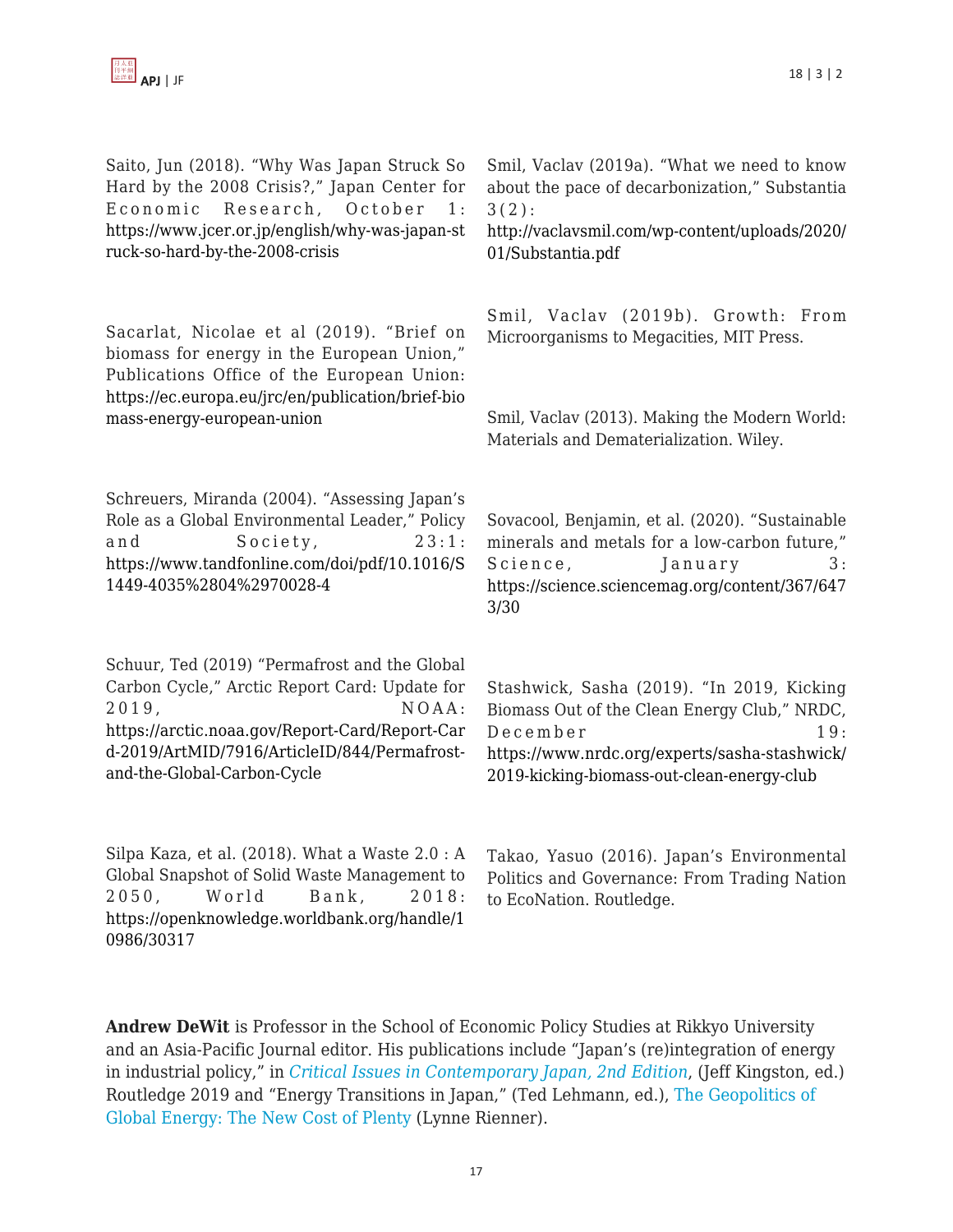

# **Notes**

 $1$  On this commitment, see Japanese Prime Minister Abe Shinzo's comments in "Meeting on a Long-Term Strategy under the Paris Agreement as Growth Strategy," April 2:

[https://japan.kantei.go.jp/98\\_abe/actions/201904/\\_00008.html](https://japan.kantei.go.jp/98_abe/actions/201904/_00008.html)

 $2^2$  Subsequent papers will focus on Japan's all-hazard National Resilience programme, Metropolitan Tokyo's "Zero Emission Tokyo Strategy," critical raw material challenges, and related issues.

<sup>3</sup> German Watch's "Climate Change Performance Index 2020" is available at the following URL: [https://germanwatch.org/sites/germanwatch.org/files/CCPI2019\\_Results\\_WEB.pdf](https://germanwatch.org/sites/germanwatch.org/files/CCPI2019_Results_WEB.pdf)

<sup>4</sup> The Climate Action Tracker data are available at the following URL:

<https://climateactiontracker.org>

<sup>5</sup> Renewable energy includes large and small-scale hydro, solar, wind, biomass and other sources whose lifecycle GHG emissions vary according to the site, the type of project, the biomass fuel used, and other factors. For example, Scarlat, et al. (2019) note that biomass represents about 60% of EU3 energy, but recently some biomass has been shown to emit more – per unit of energy generation – than coal (Stashwick, 2019).

 $6$  See p. 14 "Global Trends in Renewable Energy Investment, 2019," UNEP/BNEF: [https://wedocs.unep.org/bitstream/handle/20.500.11822/29752/GTR2019.pdf?sequence=1&is](https://wedocs.unep.org/bitstream/handle/20.500.11822/29752/GTR2019.pdf?sequence=1&isAllowed=y) [Allowed=y](https://wedocs.unep.org/bitstream/handle/20.500.11822/29752/GTR2019.pdf?sequence=1&isAllowed=y)

 $^7$  See (in Japanese) "Concerning 2018 Greenhouse Gas Emissions," Ministry of the Environment, Japan, November 29, 2019:<https://www.env.go.jp/press/112856.pdf>  $8$  In the table, NF3 is nitrogen trifluoride, SF6 is sulphur hexafluoride, PFCs are

perfluorocarbons, HFCs and hydrofluorocarbons, N2O is nitrous oxide, CH4 is methane, and CO2. A useful table on changes in the assessed global warming potential values of these and other gases can be found at GHG Protocol:

[https://www.ghgprotocol.org/sites/default/files/ghgp/Global-Warming-Potential-Values%20%2](https://www.ghgprotocol.org/sites/default/files/ghgp/Global-Warming-Potential-Values%20%28Feb%2016%202016%29_1.pdf) [8Feb%2016%202016%29\\_1.pdf](https://www.ghgprotocol.org/sites/default/files/ghgp/Global-Warming-Potential-Values%20%28Feb%2016%202016%29_1.pdf)

<sup>9</sup> A concise analysis of the relevant data is available at the Future Earth collaboration: <https://futureearth.org>

 $10$  On this, see "German greenhouse gas emissions fall for first time in four years," DW, February 4:

[https://www.dw.com/en/german-greenhouse-gas-emissions-fall-for-first-time-in-four-years/a-48](https://www.dw.com/en/german-greenhouse-gas-emissions-fall-for-first-time-in-four-years/a-48167150) [167150](https://www.dw.com/en/german-greenhouse-gas-emissions-fall-for-first-time-in-four-years/a-48167150)

 $11$  See (in Japanese) "Concerning 2018 Greenhouse Gas Emissions," Ministry of the Environment, Japan, November 29, 2019:<https://www.env.go.jp/press/112856.pdf>

 $12$  Indeed, in 2011-12, Japan's "Wild Bird Society" and other interests mobilized to block wind. They succeeded in convincing the Ministry of the Environment to adopt even more stringent environmental assessments for wind power than for coal (Looop Way 2017).

 $13$  Even by 2018, Japan's solar costs remained stubbornly high, at about 16 US cents/kWh versus a global average that dropped to 5.7 US cents/kWh in early 2019 (Kimura, 2019).  $14$  See the comparative statistics at "Solar PV," Renewable Energy Institute:

<https://www.renewable-ei.org/en/statistics/re/?cat=sun>

 $15$  GW capacity additions are not equal to kWh power generation, because e.g. solar electricity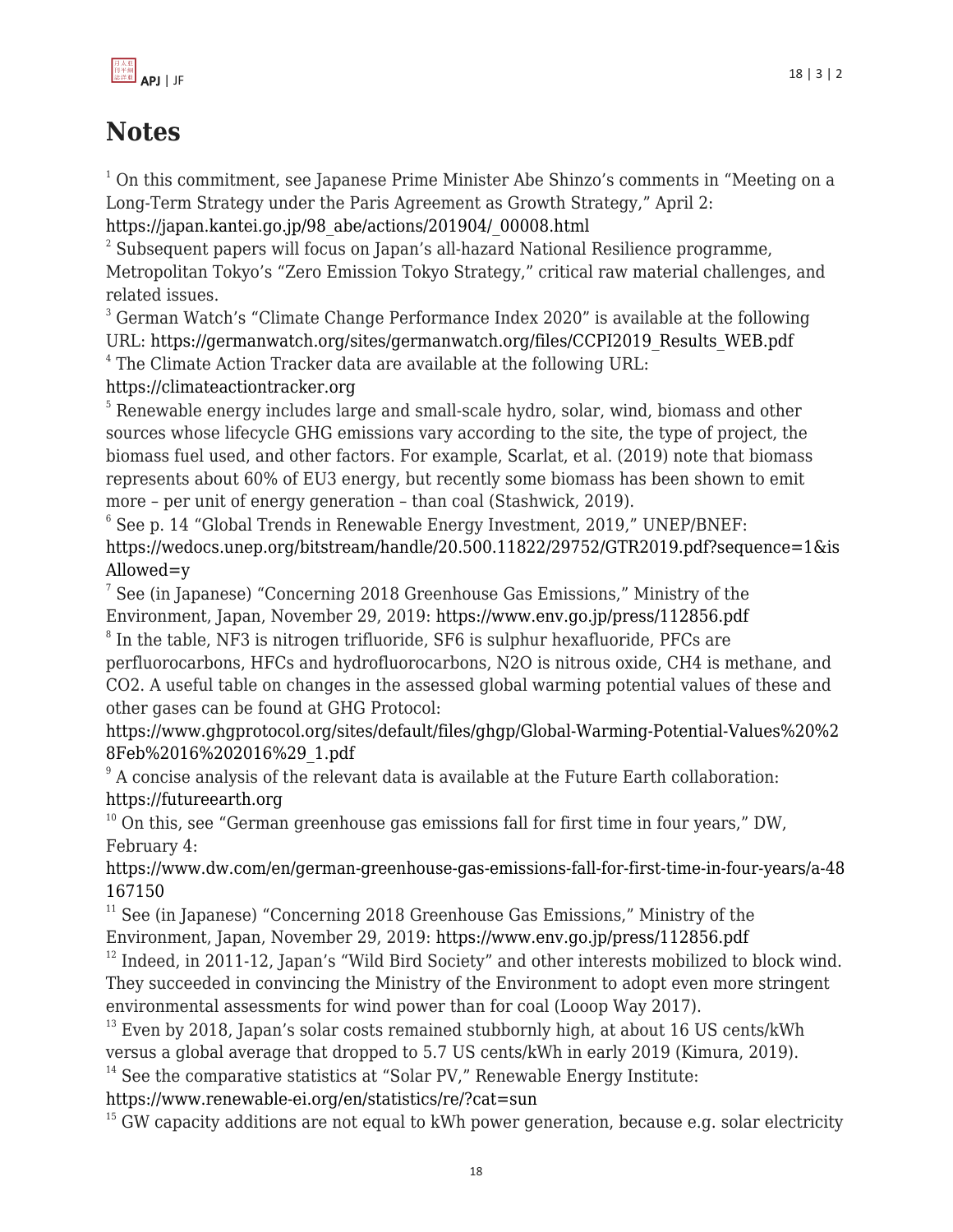

generation/capacity (or "capacity factor") varies with ambient conditions. A simple explanation of the capacity factor is available at the US Energy Information Agency's website: <https://www.eia.gov/todayinenergy/detail.php?id=39832>

 $16$  See the figure on "Net global solar PV capacity additions, 2016-2018," in IEA online Solar PV Tracking Report, May 2019: <https://www.iea.org/reports/tracking-power-2019/solar-pv>

 $17$  Variable renewables include wind and solar, whose output varies considerably with such conditions as wind speed and the amount of sunlight.

 $18$  On this alleged choice between nuclear or renewables, see Matsubara (2018), p. 6.

 $19$  Japan's Agency for Natural Resources and Energy assesses large-scale hydro's generation cost at roughly JPY 11/kWh, well under coal (JPY 12.3/kWh) and all other generation except their assessment of nuclear (JPY 10.1/kWh). See p. 10 (in Japanese) "Report concerning verification of generation cost," Power Cost Working Group, May, 2015:

[https://www.enecho.meti.go.jp/committee/council/basic\\_policy\\_subcommittee/mitoshi/cost\\_wg](https://www.enecho.meti.go.jp/committee/council/basic_policy_subcommittee/mitoshi/cost_wg/007/pdf/007_05.pdf) [/007/pdf/007\\_05.pdf](https://www.enecho.meti.go.jp/committee/council/basic_policy_subcommittee/mitoshi/cost_wg/007/pdf/007_05.pdf)

 $20$  The details concerning the "Dam Revival Vision" are available (in Japanese) at the MLIT website: [http://www.mlit.go.jp/report/press/mizukokudo05\\_hh\\_000029.html](http://www.mlit.go.jp/report/press/mizukokudo05_hh_000029.html)

 $21$ <sup>21</sup> The data are available at "Global low-carbon power generation by source, 2018," International Energy Agency, November 18, 2019:

[https://www.iea.org/data-and-statistics/charts/global-low-carbon-power-generation-by-source-](https://www.iea.org/data-and-statistics/charts/global-low-carbon-power-generation-by-source-2018)[2018](https://www.iea.org/data-and-statistics/charts/global-low-carbon-power-generation-by-source-2018)

 $22$  That is, the amount of copper, lithium, dysprosium and other materials for a given unit of generation capacity or energy output. We shall address these issues in detail in a subsequent paper.

 $23$  For example, see the criticisms of Japanese environmentalist Kento Taura in

"Environmentalist Kenro Taura talks about why he thinks Japan is a laggard in the fight against climate change," Ubuntu News, July 13, 2019:

[https://ubuntu.news/environmentalist-kenro-taura-talks-about-why-he-thinks-japan-is-a-laggar](https://ubuntu.news/environmentalist-kenro-taura-talks-about-why-he-thinks-japan-is-a-laggard-in-the-fight-against-climate-change/) [d-in-the-fight-against-climate-change/](https://ubuntu.news/environmentalist-kenro-taura-talks-about-why-he-thinks-japan-is-a-laggard-in-the-fight-against-climate-change/)

 $24$  See, for example (in Japanese) "Japan: far from breaking free from the throw-away plastic backward country," Nikkei Shimbun, November 5, 2019:

<https://www.nikkei.com/article/DGKKZO50636140U9A001C1EA5000/>

 $25$  The figure and related data are available at the IEA website:

[https://www.iea.org/data-and-statistics/charts/per-capita-demand-for-major-plastics-in-selecte](https://www.iea.org/data-and-statistics/charts/per-capita-demand-for-major-plastics-in-selected-countries-in-2015) [d-countries-in-2015](https://www.iea.org/data-and-statistics/charts/per-capita-demand-for-major-plastics-in-selected-countries-in-2015)

 $26$  See (in Japanese), "The Essentials of Plastic Recycling, 2019," PWMI, Japan, July, 2019: <https://www.pwmi.or.jp/pdf/panf1.pdf>

 $27$  The figure and data are from pp. 148-150 in Silpa (2018).

 $28$  See the January 21, 2020 news release (in Japanese), "2020 Revised Assessment of Global Waste Generation Volume and Prospects," Japan Research Institute of Solid Waste Management Engineering: <http://www.riswme.co.jp/cgi-image/news/52/file2.pdf>

 $29$  On this, see pp. 58-62 in "Waste Management and the Circular Economy in Selected OECD Countries," OECD, September 23, 2019. Evidence from Environmental Performance Reviews

 $30$  My thanks to Vaclav Smil for instructive comments concerning biophysical possibilities.

 $31$  Each plan and its follow-up studies is outlined (in Japanese) at the following Japanese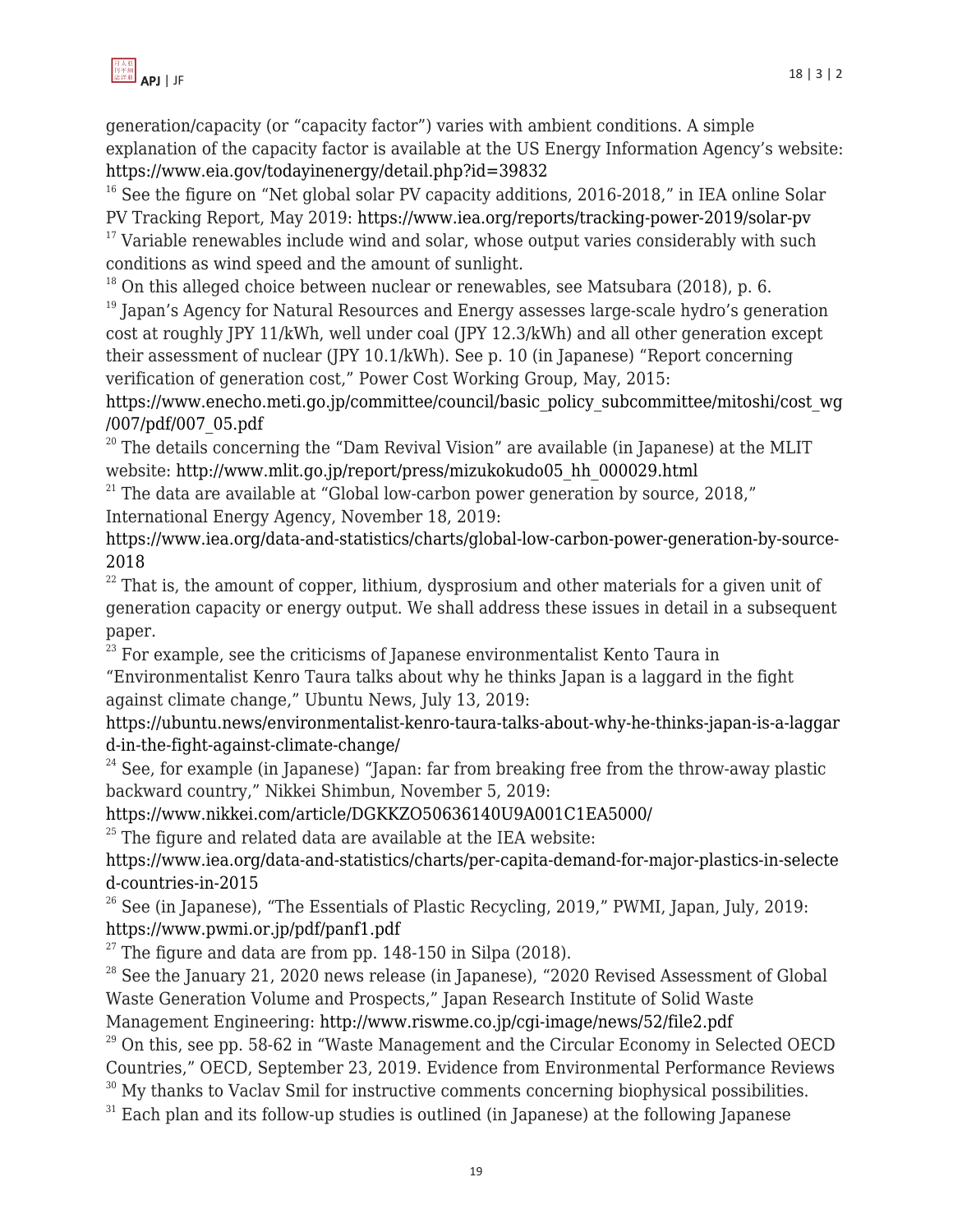Ministry of the Environment website: <https://www.env.go.jp/recycle/circul/keikaku.html>  $32$  The data are available (in Japanese) in "The Construction Recycling Law," Japanese Ministry of the Environment, nd:<https://www.env.go.jp/recycle/build/build-leaflet-update.pdf>

 $33$  For example, see the criticisms of Japanese environmentalist Kento Taura in

"Environmentalist Kenro Taura talks about why he thinks Japan is a laggard in the fight against climate change," Ubuntu News, July 13, 2019:

[https://ubuntu.news/environmentalist-kenro-taura-talks-about-why-he-thinks-japan-is-a-laggar](https://ubuntu.news/environmentalist-kenro-taura-talks-about-why-he-thinks-japan-is-a-laggard-in-the-fight-against-climate-change/) [d-in-the-fight-against-climate-change/](https://ubuntu.news/environmentalist-kenro-taura-talks-about-why-he-thinks-japan-is-a-laggard-in-the-fight-against-climate-change/)

 $34$  The data are available in the United Kingdom Environmental Agency's July 25, 2011 report on "Life cycle assessment of supermarket carrierbags: a review of the bags available in 2006." The report is available at the following URL:

[https://www.gov.uk/government/publications/life-cycle-assessment-of-supermarket-carrierbag](https://www.gov.uk/government/publications/life-cycle-assessment-of-supermarket-carrierbags-a-review-of-the-bags-available-in-2006) [s-a-review-of-the-bags-available-in-2006](https://www.gov.uk/government/publications/life-cycle-assessment-of-supermarket-carrierbags-a-review-of-the-bags-available-in-2006)

<sup>35</sup> The data are available in the Danish Ministry of Environment and Food's February 2018 report (in Danish) on "Life Cycle Assessment of grocery carrier bags." The report is available at the following URL: <https://www2.mst.dk/Udgiv/publications/2018/02/978-87-93614-73-4.pdf> <sup>36</sup> On these data, see (in Japanese) "Basic Facts on Plastic Recycling 2019," Japanese Plastic

Waste Management Institute, July 23, 2019:<https://www.pwmi.or.jp/pdf/panf1.pdf>

 $37$  For these data on power generation, see (in Japanese) "Concerning the Results of the 2017 Survey of General Waste Disposal Facilities," Ministry of the Environment Japan: <https://www.env.go.jp/press/201903253.pdf>

<sup>38</sup> The document is available at the Institution of Environmental Sciences' website: <https://www.the-ies.org/analysis/circular-economy-japan>

 $39$  A concise introduction to critical materials is available in S. Erik Offerman's chapter "General Introduction to Critical Materials," in (S. Erik Offerman ed.) Critical Materials: Underlying Causes and Sustainable Mitigation Strategies. World Scientific, 2019. The chapter is available at the following URL:

<https://www.worldscientific.com/worldscibooks/10.1142/11007>

 $40$  See, for example, "Global EV Outlook 2019," International Energy Agency, May 27, 2019: <https://www.iea.org/publications/reports/globalevoutlook2019/>

 $41$  Japan's JOGMEC and other agencies produce a range of materials, as do the carmakers (eg, Toyota), battery suppliers (eg, Panasonic), metal firms (eg Mitsubishi Materials) and other concerns.

 $42$  See, for example, EURACTIV's November 2018 work on "Metals in the circular economy": [https://www.euractiv.com/section/circular-economy/special\\_report/metals-in-the-circular-econ](https://www.euractiv.com/section/circular-economy/special_report/metals-in-the-circular-economy/) [omy/](https://www.euractiv.com/section/circular-economy/special_report/metals-in-the-circular-economy/)

<sup>43</sup> See "A Closer Look at California's Cobalt Economy," California Business Roundtable, January 2019:

[https://centerforjobs.org/wp-content/uploads/A-Closer-Look-At-Californias-Cobalt-Economy-2.](https://centerforjobs.org/wp-content/uploads/A-Closer-Look-At-Californias-Cobalt-Economy-2.pdf) [pdf](https://centerforjobs.org/wp-content/uploads/A-Closer-Look-At-Californias-Cobalt-Economy-2.pdf)

<sup>44</sup> On these matters, see Lucy Hornby and Henry Sanderson, "Rare earths: Beijing threatens a new front in the trade war," Financial Times, June 4, 2019.

 $45$  On the nickel supply problems, see Rhiannon Hoyle, "Electric-Car Dreams Could Fall a Nickel Short," Wall Street Journal, September 29, 2019.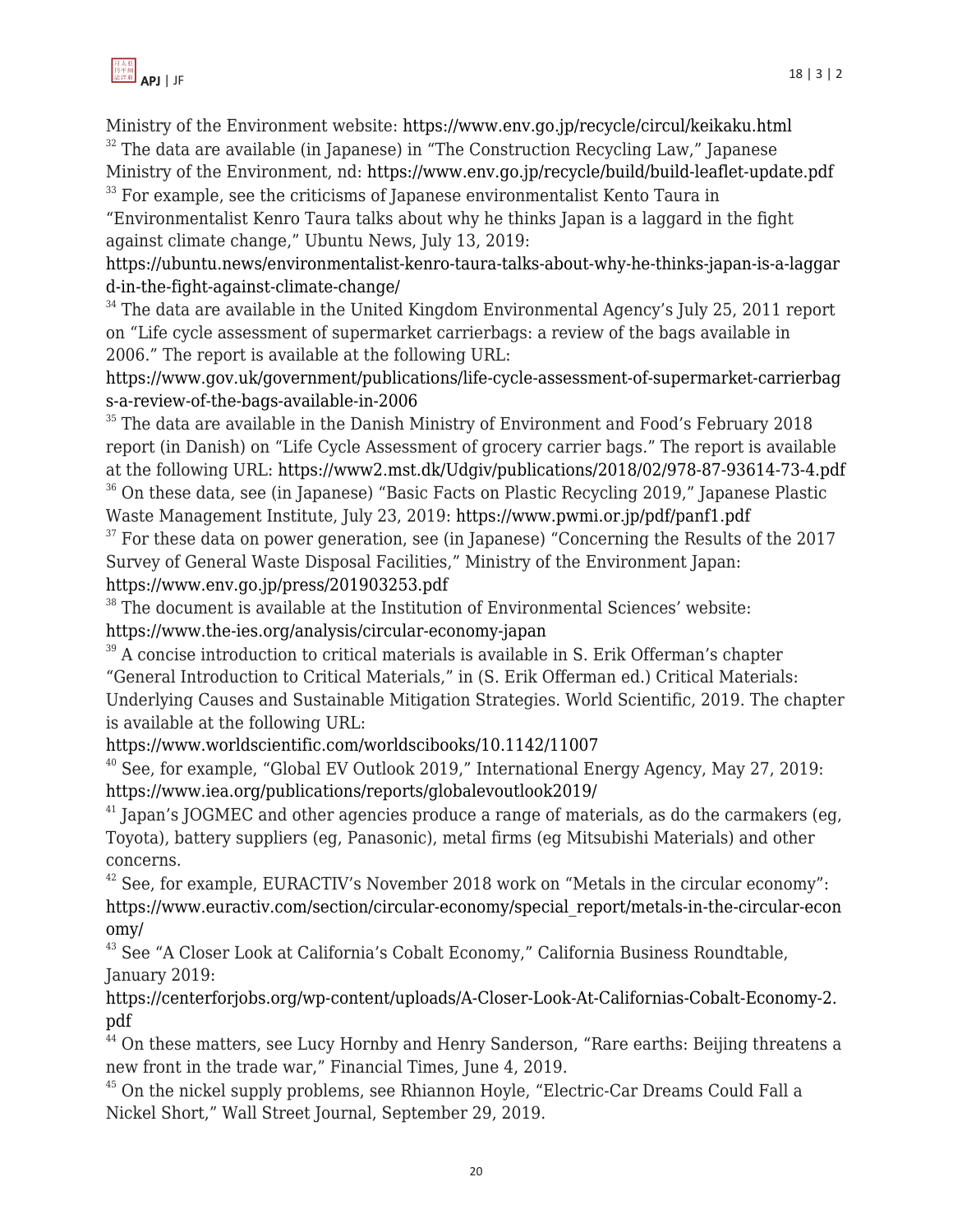

 $46$  See, for example, T.E. Graedel, et al. "On the Spatial Dimension of the Circular Economy," Resources 2019, 8(1), 32:<https://www.mdpi.com/2079-9276/8/1/32/htm>

 $47$  One this committee, see (in Japanese) "Opening of the 'collaborative committee on building a disaster-resilient capital region (Tokyo)," Tokyo Metropolitan Government, January 10,

2020: [http://www.metro.tokyo.jp/tosei/hodohappyo/press/2020/01/10/documents/02\\_01a.pdf](http://www.metro.tokyo.jp/tosei/hodohappyo/press/2020/01/10/documents/02_01a.pdf)  $48$  These results are reported in what appears to be the first ever comparison of energy and other resource flows in megacities. See Kennedy, C. et al "Energy and material flows of megacities," Proc Natl Acad Sci U S A. 2015 May 12:

<https://www.ncbi.nlm.nih.gov/pmc/articles/PMC4434724/>

<sup>49</sup> See "Creating a Sustainable City: Tokyo's Environmental Policy," Tokyo Metropolitan Government, September 2018:

http://www.kankyo.metro.tokyo.jp/en/about\_us/videos\_documents/documents\_1.files/creating [a\\_sustainable\\_city\\_2018\\_e.pdf](http://www.kankyo.metro.tokyo.jp/en/about_us/videos_documents/documents_1.files/creating_a_sustainable_city_2018_e.pdf)

 $50$  See p. 109 "The Weight of Cities: Resource Requirements of Future Urbanization," International Resource Panel, 2018, available at the following URL:

<http://www.resourcepanel.org/reports/weight-cities>

 $51$  The data are compiled by the International Association of Public Transport, and published as "World Metro Figures 2018":

[https://www.uitp.org/sites/default/files/cck-focus-papers-files/Statistics%20Brief%20-%20Worl](https://www.uitp.org/sites/default/files/cck-focus-papers-files/Statistics%20Brief%20-%20World%20metro%20figures%202018V4_WEB.pdf) [d%20metro%20figures%202018V4\\_WEB.pdf](https://www.uitp.org/sites/default/files/cck-focus-papers-files/Statistics%20Brief%20-%20World%20metro%20figures%202018V4_WEB.pdf)

 $52$  Concerning TMG's FY 2019 budget, see (in Japanese) the succinct summary at Tokyo Metropolitan Government News, March 1 2019:

<http://www.koho.metro.tokyo.jp/2019/03/documents/201903.pdf>

 $53$  The project and its status are detailed (in Japanese) at "the progress of the project," Tokyo 2020: <https://tokyo2020.org/jp/games/medals/project/status/>

<sup>54</sup> Concerning these numbers, see (in Japanese) "Recycle for 2020," in Ecojin, Volume 61, October-November 2017:

[https://www.env.go.jp/guide/info/ecojin/issues/17-11/17-11d/tokusyu/2.html#main\\_content](https://www.env.go.jp/guide/info/ecojin/issues/17-11/17-11d/tokusyu/2.html#main_content)

<sup>55</sup> See the May 2019 revised assessment of "World Population Growth" by Max Roser, Hannah Ritchie and Esteban Ortiz-Ospina in Our World in Data:

<https://ourworldindata.org/world-population-growth>

<sup>56</sup> The report and summaries are available at the following URL:

<https://www.un.org/en/development/desa/population/theme/urbanization/index.asp>

<sup>57</sup> See United Nations Environmental Programme, "Cities and Buildings,"

(nd):[http://www.unep.org/SBCI/pdfs/Cities\\_and\\_Buildings-UNEP\\_DTIE\\_Initiatives\\_and\\_project](http://www.unep.org/SBCI/pdfs/Cities_and_Buildings-UNEP_DTIE_Initiatives_and_projects_hd.pdf) [s\\_hd.pdf](http://www.unep.org/SBCI/pdfs/Cities_and_Buildings-UNEP_DTIE_Initiatives_and_projects_hd.pdf)

 $58$  See OECD, Material Resources, Productivity and the Environment, Paris: OECD, February, 2015, p. 9.

<sup>59</sup> The International Resource Panel's report is available at the following URL:

[http://www.resourcepanel.org/reports/weight-cities](https://apjjf.org/admin/site_manage/details/The%20International Resource Panel’s report is available at the following URL: http:/www.resourcepanel.org/reports/weight-cities)

 $60$  On this, see "Lifelines: The Resilient Infrastructure Opportunity," World Bank, June 17, 2019:

[https://www.worldbank.org/en/news/infographic/2019/06/17/lifelines-the-resilient-infrastructu](https://www.worldbank.org/en/news/infographic/2019/06/17/lifelines-the-resilient-infrastructure-opportunity) [re-opportunity](https://www.worldbank.org/en/news/infographic/2019/06/17/lifelines-the-resilient-infrastructure-opportunity)